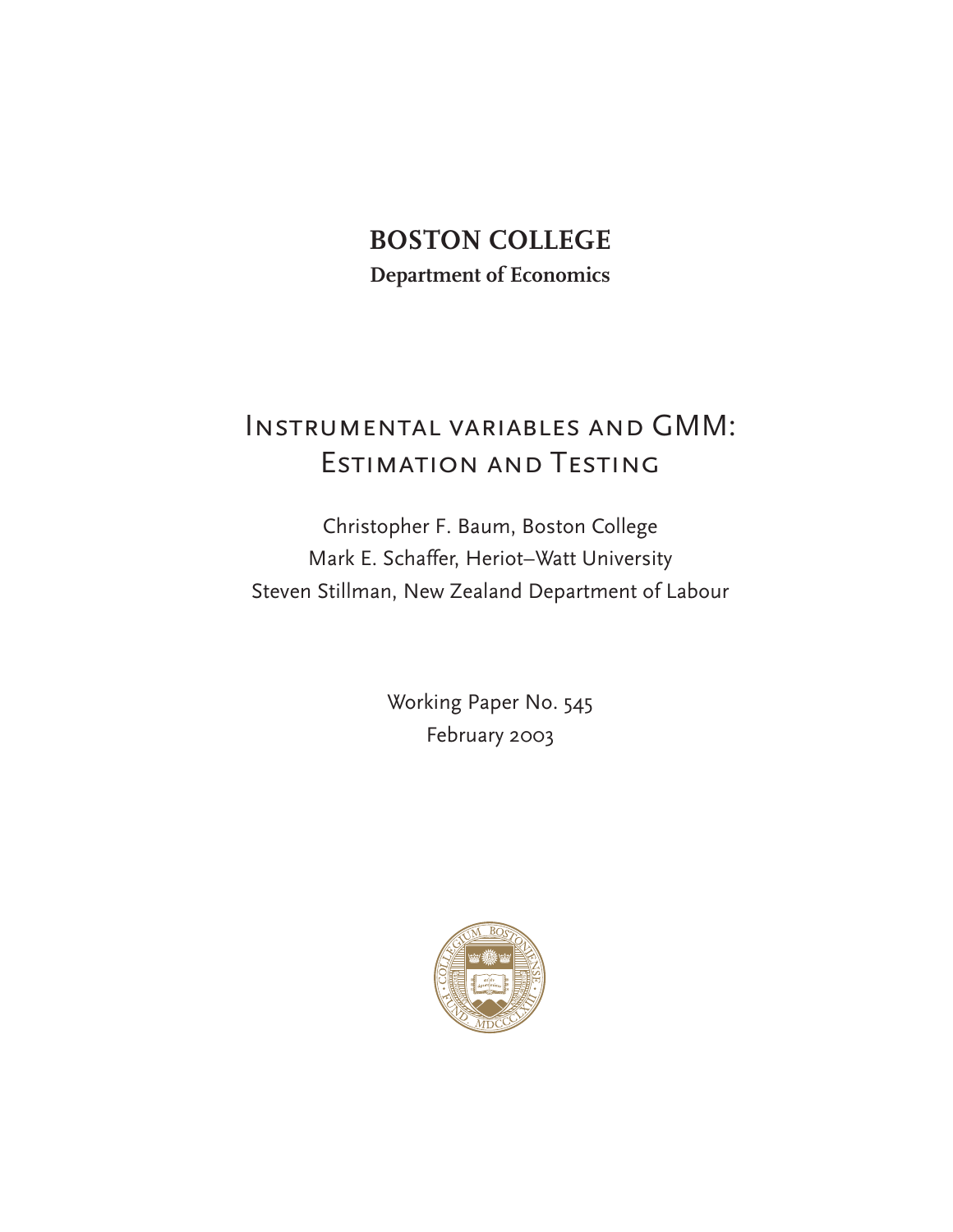# Instrumental variables and GMM: Estimation and testing

Christopher F. Baum Boston College Mark E. Schaffer Heriot–Watt University Steven Stillman New Zealand Department of Labour

Abstract. We discuss instrumental variables (IV) estimation in the broader context of the generalized method of moments (GMM), and describe an extended IV estimation routine that provides GMM estimates as well as additional diagnostic tests. Stand–alone test procedures for heteroskedasticity, overidentification, and endogeneity in the IV context are also described.

Keywords: st????, instrumental variables, generalized method of moments, endogeneity, heteroskedasticity, overidentifying restrictions, clustering, intra–group correlation

# 1 Introduction

The application of the instrumental variables (IV) estimator in the context of the classical linear regression model, from a textbook context, is quite straightforward: if the error distribution cannot be considered independent of the regressors' distribution, IV is called for, using an appropriate set of instruments. But applied researchers often must confront several hard choices in this context.

An omnipresent problem in empirical work is heteroskedasticity. Although the consistency of the IV coefficient estimates is not affected by the presence of heteroskedasticity, the standard IV estimates of the standard errors are inconsistent, preventing valid inference. The usual forms of the diagnostic tests for endogeneity and overidentifying restrictions will also be invalid if heteroskedasticity is present. These problems can be partially addressed through the use of heteroskedasticity–consistent or "robust" standard errors and statistics. The conventional IV estimator (though consistent) is, however, inefficient in the presence of heteroskedasticity. The usual approach today when facing heteroskedasticity of unknown form is to use the Generalized Method of Moments (GMM), introduced by L. Hansen (1982). GMM makes use of the orthogonality conditions to allow for efficient estimation in the presence of heteroskedasticity of unknown form.

In the twenty years since it was first introduced, GMM has become a very popular tool among empirical researchers. It is also a very useful heuristic tool. Many standard estimators, including IV and OLS, can be seen as special cases of GMM estimators, and are often presented as such in first–year graduate econometrics texts. Most of the diagnostic tests we discuss in this paper can also be cast in a GMM framework. We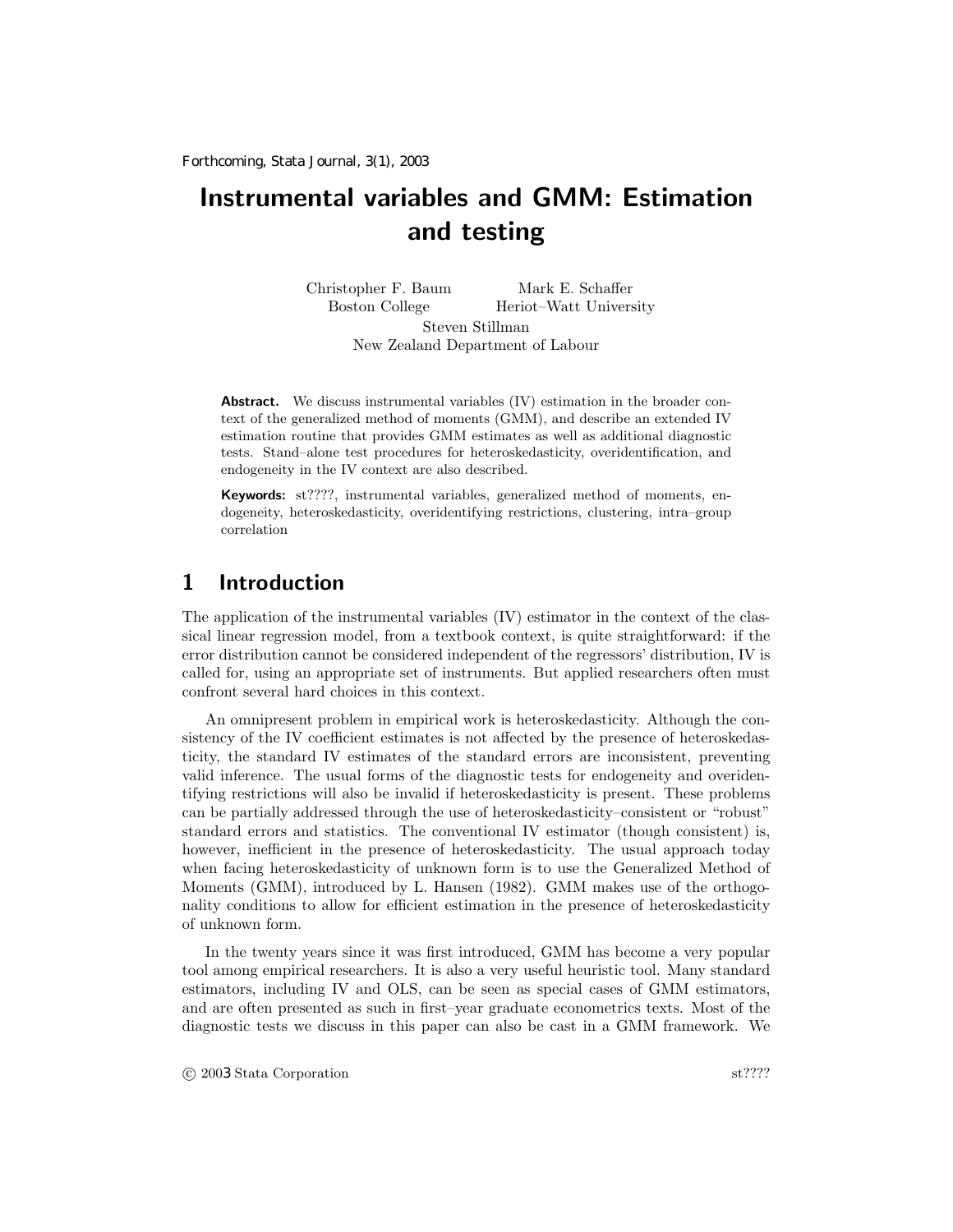begin, therefore, with a short presentation of IV and GMM estimation in Section 2. We include here a discussion of intra–group correlation or "clustering". If the error terms in the regression are correlated within groups, but not correlated across groups, then the consequences for IV estimation are similar to that of heteroskedasticity: the IV coefficient estimates are consistent, but their standard errors and the usual forms of the diagnostic tests are not. We discuss how clustering can be interpreted in the GMM context and how it can be dealt with in Stata to make efficient estimation, valid inference and diagnostic testing possible.

Efficient GMM brings with it the advantage of consistency in the presence of arbitrary heteroskedasticity, but at a cost of possibly poor finite sample performance. If heteroskedasticity is in fact not present, then standard IV may be preferable. The usual Breusch–Pagan/Godfrey/Cook–Weisberg and White/Koenker tests for the presence of heteroskedasticity in a regression equation can be applied to an IV regression only under restrictive assumptions. In Section 3 we discuss the test of Pagan and Hall (1983) designed specifically for detecting the presence of heteroskedasticity in IV estimation, and its relationship to these other heteroskedasticity tests.

Even when IV or GMM is judged to be the appropriate estimation technique, we may still question its validity in a given application: are our instruments "good instruments"? This is the question we address in Section 4. "Good instruments" should be both relevant and valid: correlated with the endogenous regressors and at the same time orthogonal to the errors. Correlation with the endogenous regressors can be assessed by an examination of the significance of the excluded instruments in the first–stage IV regressions. We may cast some light on whether the instruments satisfy the orthogonality conditions in the context of an overidentified model: that is, one in which a surfeit of instruments are available. In that context we may test the overidentifying restrictions in order to provide some evidence of the instruments' validity. We present the variants of this test due to Sargan (1958), Basmann (1960) and, in the GMM context, L. Hansen  $(1982)$ , and show how the generalization of this test, the C or "difference-in-Sargan" test, can be used test the validity of subsets of the instruments.

Although there may well be reason to suspect non–orthogonality between regressors and errors, the use of IV estimation to address this problem must be balanced against the inevitable loss of efficiency vis– $\grave{a}$ –vis OLS. It is therefore very useful to have a test of whether or not OLS is inconsistent and IV or GMM is required. This is the Durbin– Wu–Hausman (DWH) test of the endogeneity of regressors. In Section 5, we discuss how to implement variants of the DWH test, and how the test can be generalized to test the endogeneity of subsets of regressors. We then show how the Hausman form of the test can be applied in the GMM context, how it can be interpreted as a GMM test, when it will be identical to the Hansen/Sargan/ $C$ -test statistic, and when the two test statistics will differ.

We have written four Stata commands—ivreg2, ivhettest, overid, and ivendog that, together with Stata's built-in commands, allow the user to implement all of the above estimators and diagnostic tests. The syntax diagrams for these commands are presented in the last section of the paper, and the electronic supplement presents anno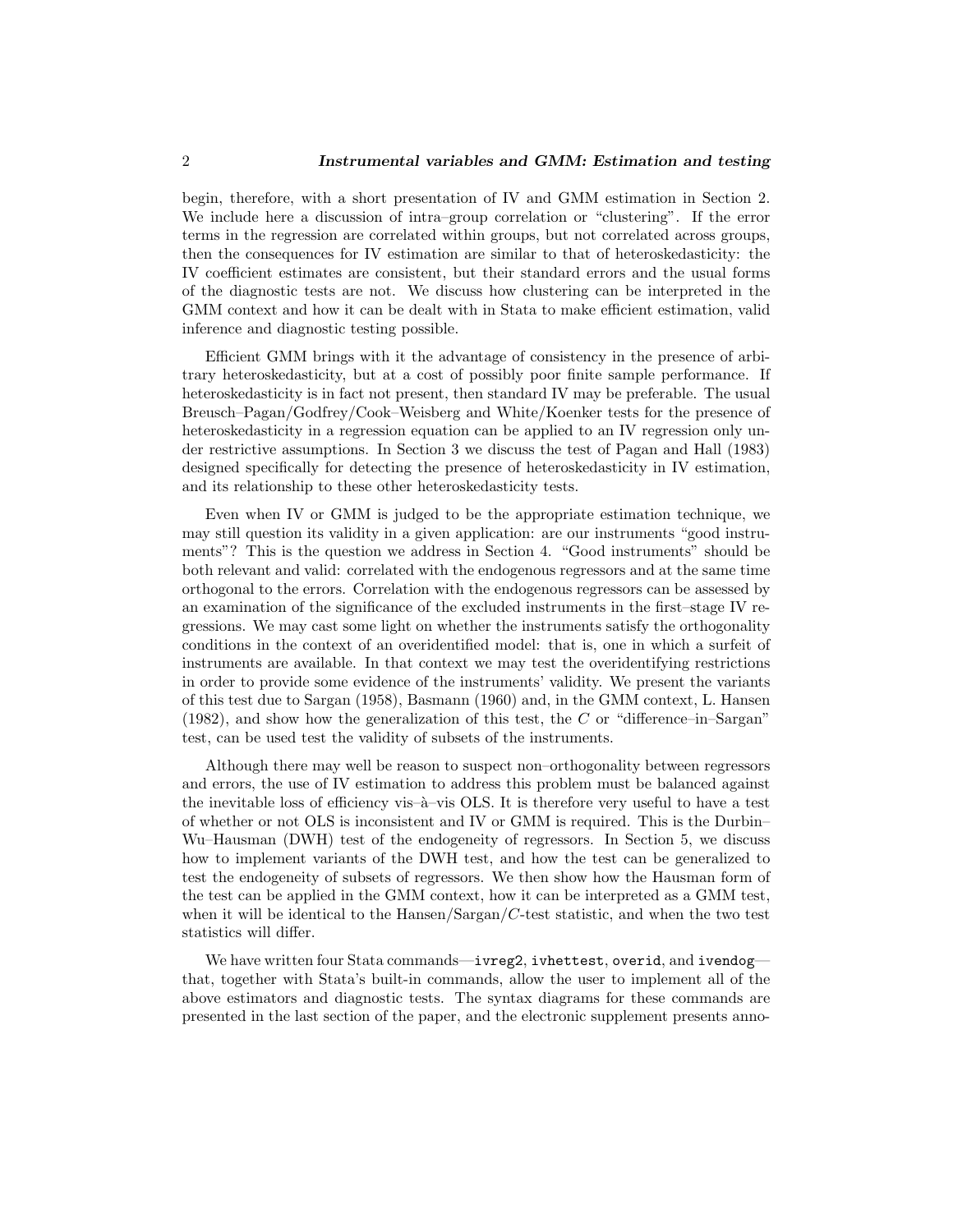tated examples of their use.

# 2 IV and GMM estimation

The "Generalized Method of Moments" was introduced by L. Hansen in his celebrated 1982 paper. There are a number of good modern texts that cover GMM, and one recent prominent text, Hayashi (2000), presents virtually all the estimation techniques discussed in the GMM framework. A concise on–line text that covers GMM is Hansen (2000). The exposition below draws on Hansen (2000), Chapter 11; Hayashi (2000), Chapter 3; Wooldridge (2002), Chapter 8; Davidson and MacKinnon (1993), and Greene  $(2000).$ 

We begin with the standard IV estimator, and then relate it to the GMM framework. We then consider the issue of clustered errors, and finally turn to OLS.

#### 2.1 The method of instrumental variables

The equation to be estimated is, in matrix notation,

$$
y = X\beta + u, \qquad E(uu') = \Omega \tag{1}
$$

with typical row

$$
y_i = X_i \beta + u_i \tag{2}
$$

The matrix of regressors X is  $n \times K$ , where n is the number of observations. The error term u is distributed with mean zero and the covariance matrix  $\Omega$  is  $n \times n$ . Three special cases for  $\Omega$  that we will consider are:

$$
Homoskedasticity: \qquad \Omega = \sigma^2 I \tag{3}
$$

Heteroskedasticity: 
$$
\Omega = \begin{pmatrix} \sigma_1^2 & & & 0 \\ & \ddots & & \\ & & \sigma_i^2 & \\ 0 & & & \ddots \\ & & & & \sigma_n^2 \end{pmatrix}
$$
 (4)

Clustering: 
$$
\Omega = \begin{pmatrix} \Sigma_1 & & & 0 \\ & \ddots & & \\ & & \Sigma_m & \\ & & & \ddots \\ 0 & & & & \Sigma_M \end{pmatrix}
$$
 (5)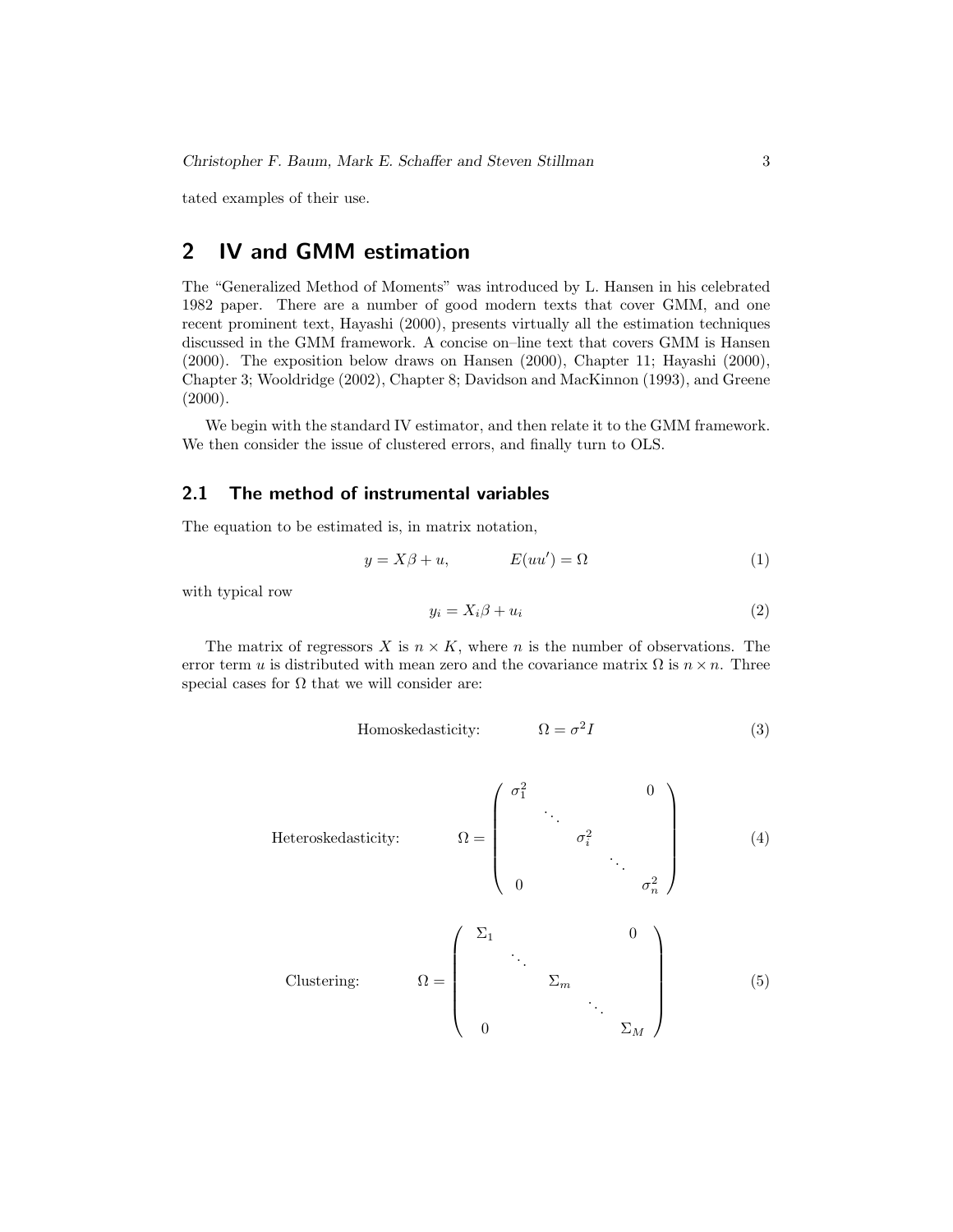where  $\Sigma_m$  indicates an intra–cluster covariance matrix. For cluster m with t observations,  $\Sigma_m$  will be  $t \times t$ . Zero covariance between observations in the M different clusters gives the covariance matrix  $\Omega$ , in this case, a block–diagonal form.

Some of the regressors are endogenous, so that  $E(X_i u_i) \neq 0$ . We partition the set of regressors into  $[X_1 \ X_2]$ , with the  $K_1$  regressors  $X_1$  assumed under the null to be endogenous, and the  $(K - K_1)$  remaining regressors  $X_2$  assumed exogenous.

The set of instrumental variables is Z and is  $n \times L$ ; this is the full set of variables that are assumed to be exogenous, i.e.,  $E(Z_i u_i) = 0$ . We partition the instruments into  $[Z_1 \ Z_2]$ , where the  $L_1$  instruments  $Z_1$  are excluded instruments, and the remaining  $(L - L_1)$  instruments  $Z_2 \equiv X_2$  are the included instruments/exogenous regressors:

Regressors  $X = [X_1 \ X_2] = [X_1 \ Z_2] =$  [Endogenous Exogenous] (6)

$$
Instruments Z = [Z_1 Z_2] = [Excluded Included]
$$
\n(7)

The order condition for identification of the equation is  $L \geq K$ ; there must be at least as many excluded instruments as there are endogenous regressors. If  $L = K$ , the equation is said to be "exactly identified"; if  $L > K$ , the equation is "overidentified".

Denote by  $P_Z$  the projection matrix  $Z(Z'Z)^{-1}Z'$ . The instrumental variables estimator of  $\beta$  is

$$
\hat{\beta}_{IV} = (X'Z(Z'Z)^{-1}Z'X)^{-1}X'Z(Z'Z)^{-1}Z'y = (X'P_ZX)^{-1}X'P_Zy \tag{8}
$$

This estimator goes under a variety of names: the instrumental variables (IV) estimator, the generalized instrumental variables estimator (GIVE), or the two-stage leastsquares (2SLS) estimator, the last reflecting the fact that the estimator can be calculated in a two–step procedure. We follow Davidson and MacKinnon (1993), p. 220 and refer to it as the IV estimator rather than 2SLS because the basic idea of instrumenting is central, and because it can be (and in Stata, is more naturally) calculated in one step as well as in two.

The asymptotic distribution of the IV estimator under the assumption of conditional homoskedasticity (3) can be written as follows. Let

$$
Q_{XZ} = E(X_i' Z_i) \tag{9}
$$

$$
Q_{ZZ} = E(Z_i' Z_i) \tag{10}
$$

and let  $\hat{u}$  denote the IV residuals,

$$
\hat{u} \equiv y - X\hat{\beta}_{IV} \tag{11}
$$

Then the IV estimator is asymptotically distributed as  $\hat{\beta}_{IV} \stackrel{A}{\sim} N(\beta, V(\hat{\beta}_{IV}))$  where

$$
V(\hat{\beta}_{IV}) = \frac{1}{n}\sigma^2 (Q'_{XZ} Q_{ZZ}^{-1} Q_{XZ})^{-1}
$$
\n(12)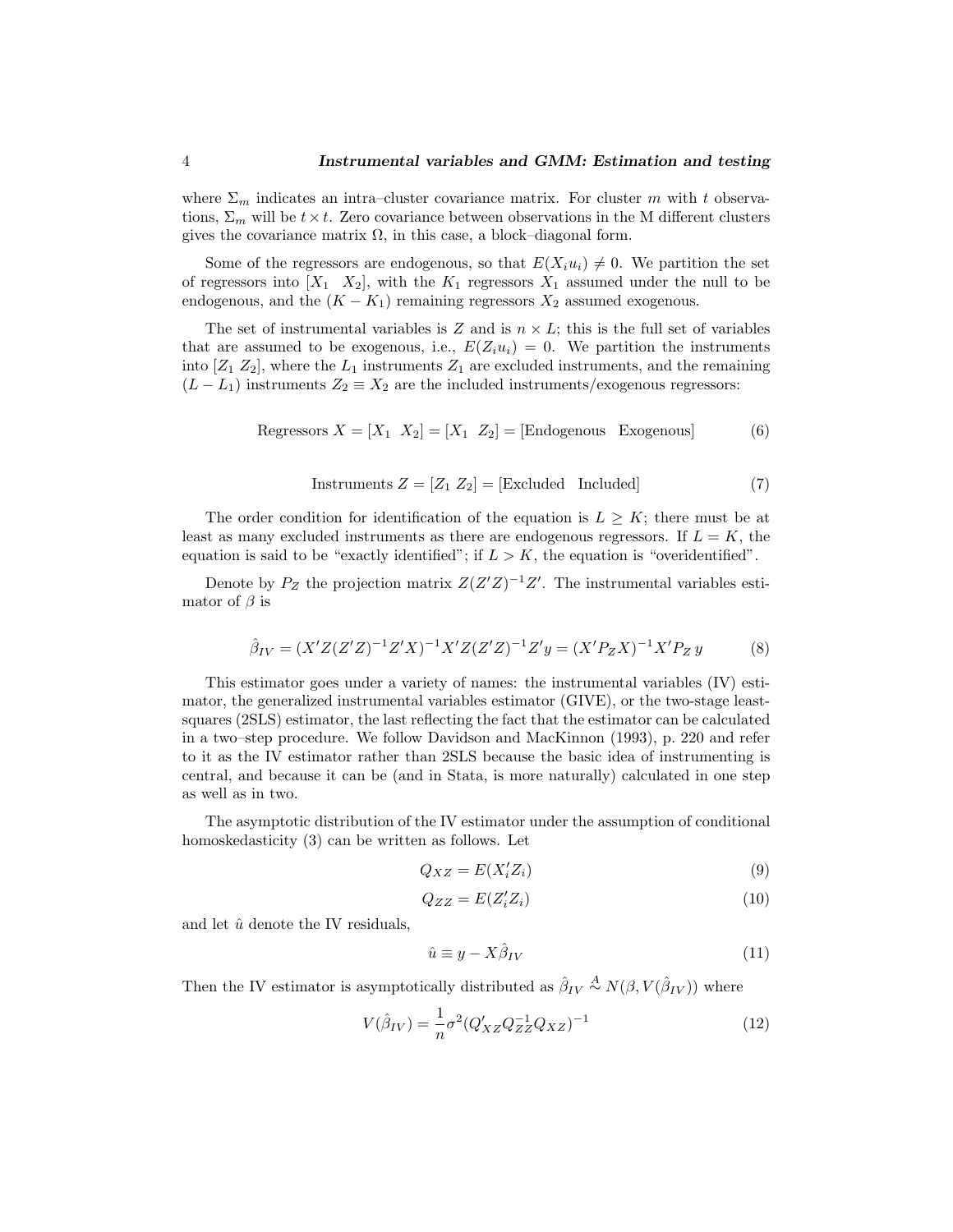Replacing  $Q_{XZ}$ ,  $Q_{ZZ}$  and  $\sigma^2$  with their sample estimates

$$
\overline{Q}_{XZ} = -\frac{1}{n}X'Z\tag{13}
$$

$$
\overline{Q}_{ZZ} = \frac{1}{n} Z' Z \tag{14}
$$

$$
\hat{\sigma}^2 = \frac{\hat{u}'\hat{u}}{n} \tag{15}
$$

we obtain the estimated asymptotic variance–covariance matrix of the IV estimator:

$$
V(\hat{\beta}_{IV}) = \hat{\sigma}^2 (X'Z(Z'Z)^{-1}Z'X)^{-1} = \hat{\sigma}^2 (X'P_ZX)^{-1}
$$
(16)

Note that some packages, including Stata's ivreg, include a degrees–of–freedom correction to the estimate of  $\hat{\sigma}^2$  by replacing n with  $n - L$ . This correction is not necessary, however, since the estimate of  $\hat{\sigma}^2$  would not be unbiased anyway (Greene (2000), p. 373). Our ivreg2 routine defaults to the large–sample formulas for the estimated error variance and covariance matrix; the user can request the small–sample versions with the option small.

### 2.2 The Generalized Method of Moments

The standard IV estimator is a special case of a Generalized Method of Moments (GMM) estimator. The assumption that the instruments Z are exogenous can be expressed as  $E(Z_i u_i) = 0$ . The L instruments give us a set of L moments,

$$
g_i(\hat{\beta}) = Z_i' \hat{u}_i = Z_i'(y_i - X_i \hat{\beta})
$$
\n(17)

where  $g_i$  is  $L \times 1$ . The exogeneity of the instruments means that there are L moment conditions, or orthogonality conditions, that will be satisfied at the true value of  $\beta$ :

$$
E(g_i(\beta)) = 0 \tag{18}
$$

Each of the  $L$  moment equations corresponds to a sample moment, and we write these L sample moments as

$$
\overline{g}(\hat{\beta}) = \frac{1}{n} \sum_{i=1}^{n} g_i(\hat{\beta}) = \frac{1}{n} \sum_{i=1}^{n} Z_i'(y_i - X_i \hat{\beta}) = \frac{1}{n} Z' \hat{u}
$$
(19)

The intuition behind GMM is to choose an estimator for  $\beta$  that solves  $\overline{g}(\hat{\beta}) = 0$ .

If the equation to be estimated is exactly identified, so that  $L = K$ , then we have as many equations—the  $L$  moment conditions—as we do unknowns—the  $K$  coefficients in β. In this case it is possible to find a β that solves  $\overline{q}(\beta) = 0$ , and this GMM estimator is in fact the IV estimator.

If the equation is overidentified, however, so that  $L > K$ , then we have more equations than we do unknowns, and in general it will not be possible to find a  $\hat{\beta}$  that will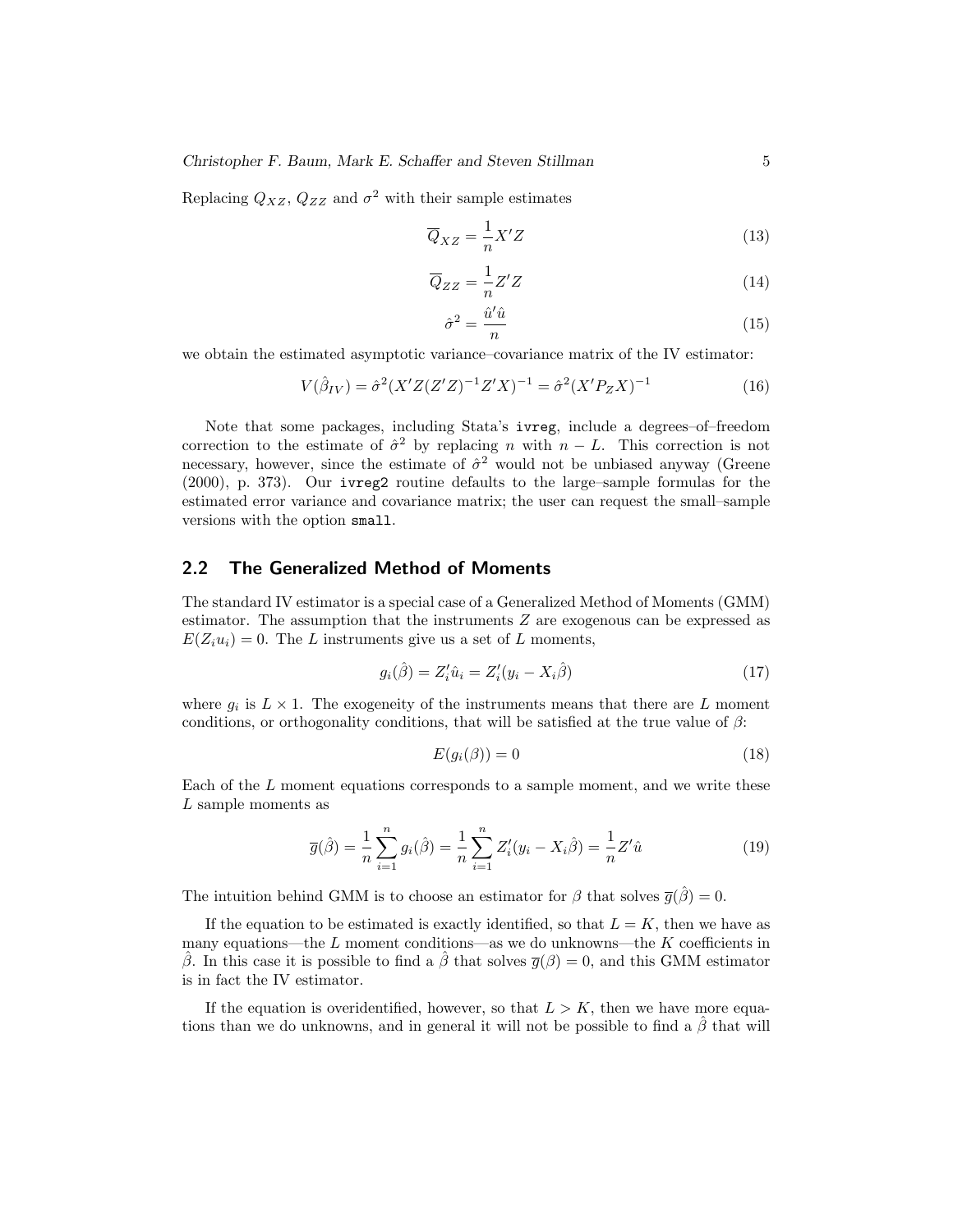set all L sample moment conditions to exactly zero. In this case, we take an  $L \times L$ weighting matrix W and use it to construct a quadratic form in the moment conditions. This gives us the GMM objective function:

$$
J(\hat{\beta}) = n\overline{g}(\hat{\beta})'W\overline{g}(\hat{\beta})\tag{20}
$$

A GMM estimator for  $\beta$  is the  $\hat{\beta}$  that minimizes  $J(\hat{\beta})$ . Deriving and solving the K first order conditions

$$
\frac{\partial J(\hat{\beta})}{\partial \hat{\beta}} = 0 \tag{21}
$$

yields the GMM estimator:

$$
\hat{\beta}_{GMM} = (X'ZWZ'X)^{-1}X'ZWZ'y \tag{22}
$$

Note that the results of the minimization, and hence the GMM estimator, will be the same for weighting matrices that differ by a constant of proportionality (we will make use of this fact below). Beyond this, however, there are as many GMM estimators as there are choices of weighting matrix W.

What is the optimal choice of weighting matrix? Denote by  $S$  the covariance matrix of the moment conditions g:

$$
S = \frac{1}{n}E(Z'uu'Z) = \frac{1}{n}E(Z'\Omega Z)
$$
\n(23)

where S is an  $L\times L$  matrix. The general formula for the distribution of a GMM estimator is

$$
V(\hat{\beta}_{GMM}) = \frac{1}{n} (Q'_{XZ} W Q_{XZ})^{-1} (Q'_{XZ} W S W Q_{XZ}) (Q'_{XZ} W Q_{XZ})^{-1}
$$
(24)

The efficient GMM estimator is the GMM estimator with an optimal weighting matrix W, one which minimizes the asymptotic variance of the estimator. This is achieved by choosing  $W = S^{-1}$ . Substitute this into Equation (22) and Equation (24) and we obtain the efficient GMM estimator

$$
\hat{\beta}_{EGMM} = (X'ZS^{-1}Z'X)^{-1}X'ZS^{-1}Z'y \tag{25}
$$

with asymptotic variance

$$
V(\hat{\beta}_{EGMM}) = \frac{1}{n} (Q'_{XZ} S^{-1} Q_{XZ})^{-1}
$$
\n(26)

Note the generality (the "G" of GMM) of the treatment thus far; we have not yet made any assumptions about  $\Omega$ , the covariance matrix of the disturbance term. But the efficient GMM estimator is not yet a feasible estimator, because the matrix  $S$  is not known. To be able to implement the estimator, we need to estimate  $S$ , and to do this, we need to make some assumptions about  $\Omega$ .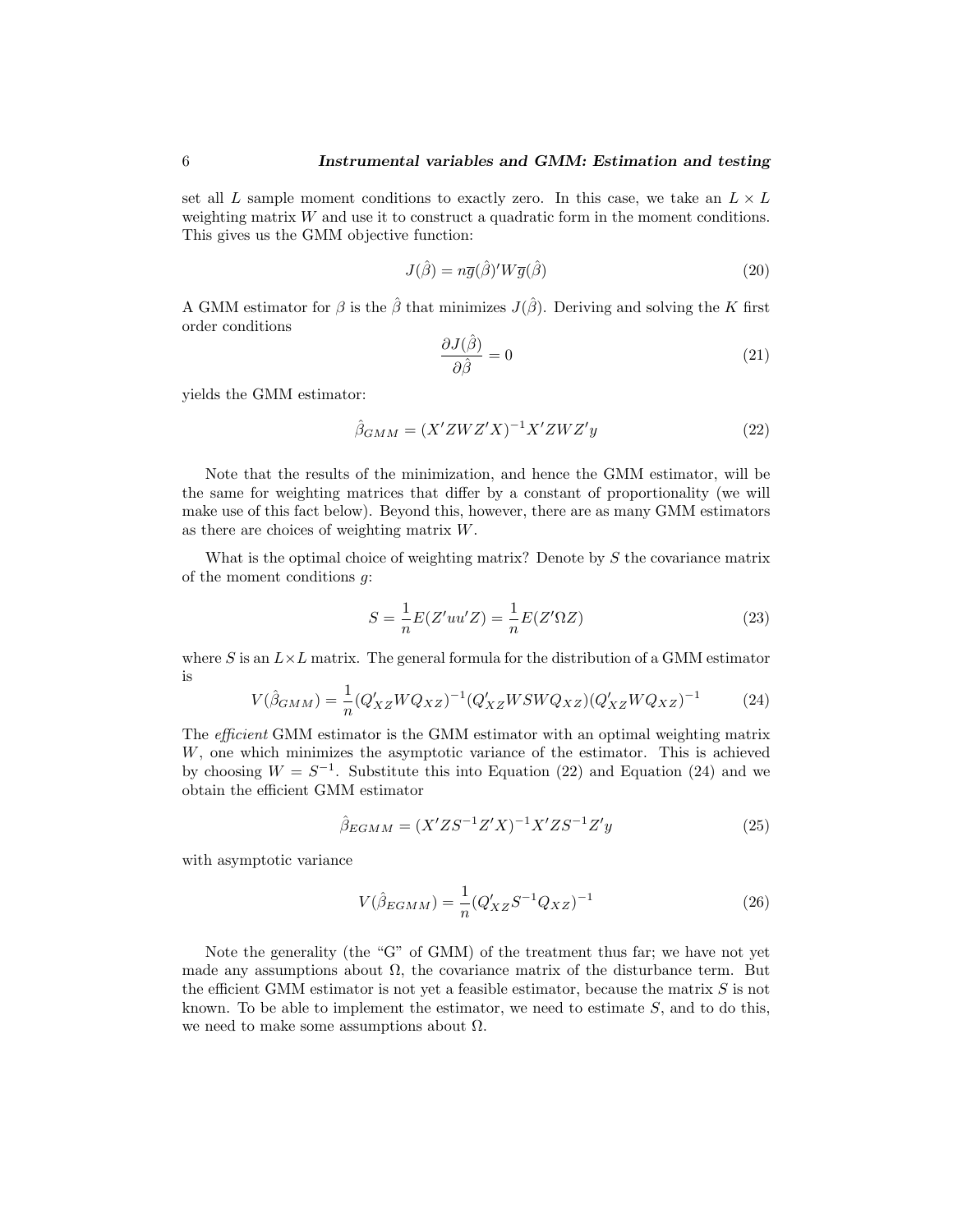#### 2.3 GMM and heteroskedastic errors

Let us start with one of the most commonly encountered cases in cross–section analysis: heteroskedasticity of unknown form, but no clustering (Equation (4)). We need a heteroskedasticity–consistent estimator of S. Such an  $\hat{S}$  is available by using the standard "sandwich" approach to robust covariance estimation. Denote by  $\hat{\Omega}$  the diagonal matrix of squared residuals:

$$
\hat{\Omega} = \begin{pmatrix} \hat{u}_1^2 & & & & 0 \\ & \ddots & & & \\ & & \hat{u}_i^2 & & \\ & & & \ddots & \\ 0 & & & & \hat{u}_n^2 \end{pmatrix}
$$
 (27)

where  $\hat{u}_i$  is a consistent estimate of  $u_i$ . Then a consistent estimator of S is

$$
\hat{S} = \frac{1}{n} (Z'\hat{\Omega}Z)
$$
\n(28)

This works because, although we cannot hope to estimate the n diagonal elements of  $\Omega$ with only  $n$  observations, they are sufficient to enable us to obtain a consistent estimate of the  $L \times L$  matrix S.

The  $\hat{u}$  used for the matrix in Equation (27) can come from any consistent estimator of β; efficiency is not required. In practice, the most common choice for estimating  $\hat{u}$ is the IV residuals. This gives us the algorithm for the feasible efficient two-step GMM  $estimator$ , as implemented in  $\texttt{ivreg2,gmm}$  and  $\texttt{ivgmm0:}^1$ 

- 1. Estimate the equation using IV.
- 2. Form the residuals  $\hat{u}$ . Use these to form the optimal weighting matrix  $\hat{W} = \hat{S}^{-1}$  $\left(\frac{1}{n}(Z'\hat{\Omega}Z)\right)^{-1}.$
- 3. Calculate the efficient GMM estimator  $\beta_{EGMM}$  and its variance-covariance matrix using the estimated optimal weighting matrix and Equations (25), (26) and (13). This yields

$$
\hat{\beta}_{EGMM} = (X'Z(Z'\hat{\Omega}Z)^{-1}Z'X)^{-1}X'Z(Z'\hat{\Omega}Z)^{-1}Z'y \tag{29}
$$

with asymptotic variance

$$
V(\hat{\beta}_{EGMM}) = (X'Z(Z'\hat{\Omega}Z)^{-1}Z'X)^{-1}
$$
\n(30)

<sup>&</sup>lt;sup>1</sup>This estimator goes under various names: "2-stage instrumental variables" (2SIV), White (1982); "2-step 2-stage least squares", Cumby et al. (1983); "heteroskedastic 2-stage least squares" (H2SLS); Davidson and MacKinnon (1993), p. 599.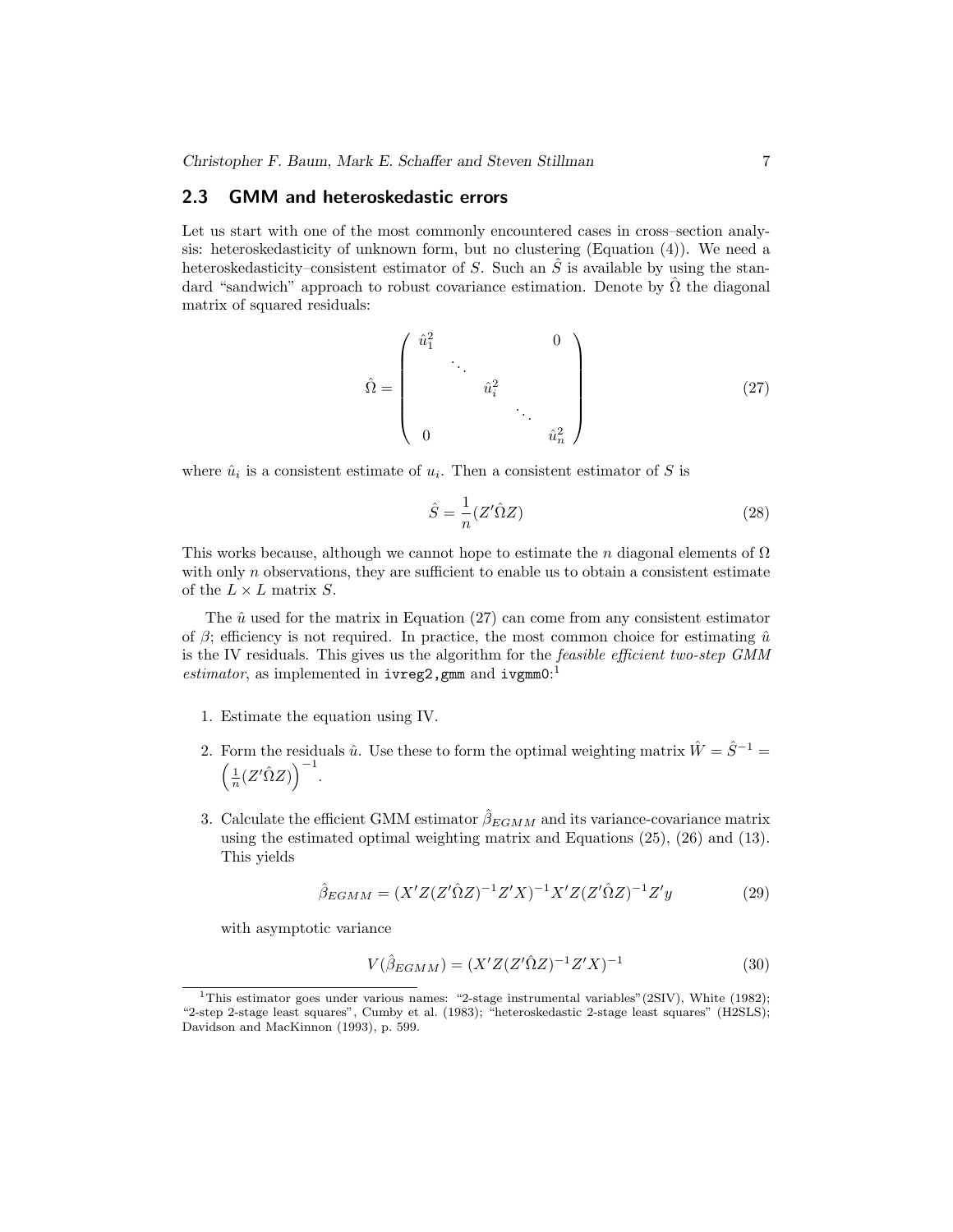A variety of other feasible GMM procedures are also possible. For example, the procedure above can be iterated by obtaining the residuals from the two–step GMM estimator, using these to calculate a new  $\tilde{S}$ , using this in turn to calculate the three–step feasible efficient GMM estimator, and so forth, for as long as the user wishes or until the estimator converges; this is the "iterated GMM estimator".<sup>2</sup>

#### 2.4 GMM, IV and homoskedastic vs. heteroskedastic errors

Let us now see what happens if we impose the more restrictive assumption of conditional homoskedasticity on  $\Omega$  (Equation (3)). This means the S matrix simplifies:

$$
S = \frac{1}{n}E(Z'\Omega Z) = \sigma^2 \frac{1}{n}E(Z'Z)
$$
\n(31)

The expectation term in (31) can be estimated by  $\frac{1}{n}Z'Z$ , but what about  $\sigma^2$ ? As we noted above, the GMM estimator will be the same for weighting matrices that differ by a constant of proportionality. We can therefore obtain the efficient GMM estimator under conditional homoskedasticity if we simply ignore  $\sigma^2$  and use as our weighting matrix

$$
\hat{W} = \left(\frac{1}{n}Z'Z\right)^{-1} \tag{32}
$$

Substituting (32) into Equation (22), we find that it reduces to the formula for the IV estimator in Equation (8). To obtain the variance of the estimator, however, we do need an estimate of  $\sigma^2$ . If we use the residuals of the IV estimator to calculate  $\hat{\sigma}^2 = \frac{1}{n} \hat{u}' \hat{u}$ , we obtain

$$
\hat{S} = \hat{\sigma}^2 \frac{1}{n} Z' Z \tag{33}
$$

Finally, if we now set

$$
\hat{W} = \hat{S}^{-1} = \left(\hat{\sigma}^2 \frac{1}{n} Z' Z\right)^{-1} \tag{34}
$$

and substitute (34) into the formula for the asymptotic variance of the efficient GMM estimator (26), we find that it reduces to the formula for the asymptotic variance of the IV estimator (12). In effect, under the assumption of conditional homoskedasticity, the (efficient) iterated GMM estimator is the IV estimator, and the iterations converge after one step.<sup>3</sup>

<sup>&</sup>lt;sup>2</sup>Another approach is to choose a different consistent but inefficient Step 1 estimator for the calculation of residuals used in Step 2. One common alternative to IV as the initial estimator is to use the residuals from the GMM estimator that uses the identity matrix as the weighting matrix. Alternatively, one may work directly with the GMM objective function. Note that the estimate of the optimal weighting matrix is derived from some  $\beta$ . Instead of first obtaining an optimal weighting matrix and then taking it as given when maximizing Equation (20), we can write the optimal weighting matrix as a function of  $\hat{\beta}$ , and choose  $\hat{\beta}$  to maximize  $J(\hat{\beta}) = n\overline{g}_n(\hat{\beta})'W(\hat{\beta})\overline{g}_n(\hat{\beta})$ . This is the "continuously updated GMM" of Hansen et al. (1996); it requires numerical optimization methods.

<sup>&</sup>lt;sup>3</sup>It is worth noting that the IV estimator is not the only such efficient GMM estimator under conditional homoskedasticity. Instead of treating  $\hat{\sigma}^2$  as a parameter to be estimated in a second stage, what if we return to the GMM criterion function and minimize by simultaneously choosing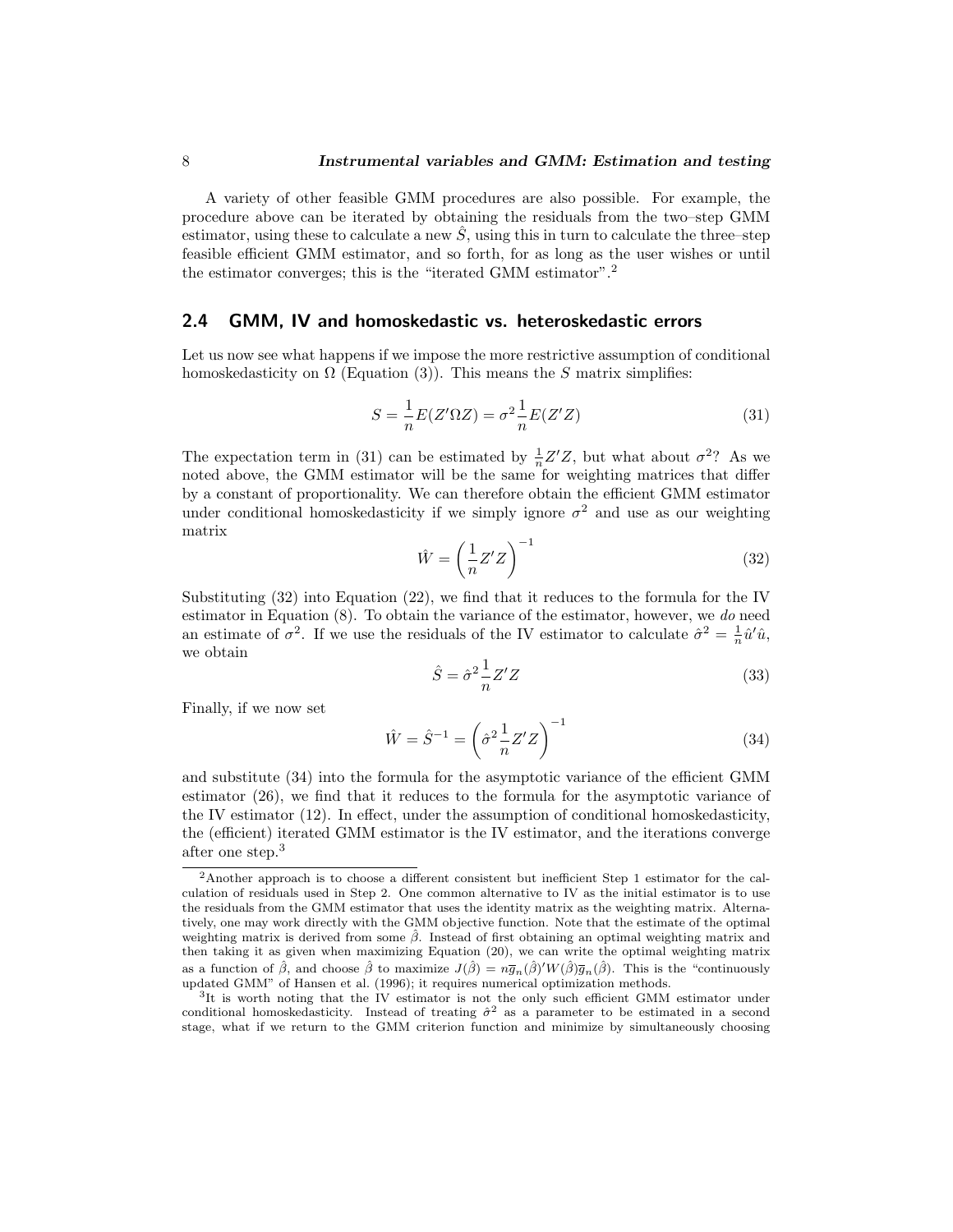What are the implications of heteroskedasticity for the IV estimator? Recall that in the presence of heteroskedasticity, the IV estimator is inefficient but consistent, whereas the standard estimated IV covariance matrix is inconsistent. Asymptotically correct inference is still possible, however. In these circumstances the IV estimator is a GMM estimator with a sub–optimal weighting matrix, and hence the general formula for the asymptotic variance of a general GMM estimator, Equation (24), still holds. The IV weighting matrix W remains as in  $(32)$ ; what we need is a consistent estimate of S. This is easily done, using exactly the same method employed in two–step efficient GMM. First, form the "hat" matrix  $\Omega$  as in Equation (27), using the IV residuals, and use this matrix to form the  $\tilde{S}$  matrix as in Equation (28). Substitute this  $\tilde{S}$ , the (sub–optimal) IV weighting matrix  $\hat{W}$  (Equation 32), and the sample estimates of  $Q_{XZ}$  (13) and  $Q_{ZZ}$ (14) into the general formula for the asymptotic variance of a GMM estimator (24), and we obtain an estimated variance–covariance matrix for the IV estimator that is robust to the presence of heteroskedasticity:

Robust 
$$
V(\hat{\beta}_{IV}) = (X'P_ZX)^{-1}(X'Z(Z'Z)^{-1}(Z'\hat{\Omega}Z)(Z'Z)^{-1}Z'X)(X'P_ZX)^{-1}
$$
 (35)

This is in fact the usual Eicker–Huber–White "sandwich" robust variance–covariance matrix for the IV estimator, available from ivreg or ivreg2 with the robust option.

#### 2.5 Clustering, robust covariance estimation, and GMM

We turn now to the third special form of the disturbance covariance matrix  $\Omega$ , clustering. Clustering arises very frequently in cross–section and panel data applications. For example, it may be reasonable to assume that observations on individuals drawn from the same family (cluster) are correlated with each other, but observations on individuals from different families are not. In the panel context, it may be reasonable to assume that observations on the same individual (cluster) in two different time periods are correlated, but observations on two different individuals are not.

As specified in Equation (5), the form of clustering is very general. The intra– cluster correlation  $\Sigma_m$  can be of any form, be it serial correlation, random effects, or anything else. The  $\Sigma_m$ 's may, moreover, vary from cluster to cluster (the cluster analog to heteroskedasticity). Even in these very general circumstances, however, efficient estimation and consistent inference is still possible.

As usual, what we need is a consistent estimate of S. Denote by  $u_m$  the vector of disturbances for cluster m; if there are t observations in the cluster, then  $u_m$  is  $t \times 1$ . Let  $\hat{u}_m$  be some consistent estimate of  $u_m$ . Finally, define  $\hat{\Sigma}_m \equiv \hat{u}_m \hat{u}'_m$ . If we now

 $\hat{\beta}$  and  $\hat{\sigma}^2$ ? The estimator that solves this minimization problem is in fact the Limited Information Maximum Likelihood estimator (LIML). In effect, under conditional homoskedasticity, the continuously updated GMM estimator is the LIML estimator. Calculating the LIML estimator does not require numerical optimatization methods; it can be calculated as the solution to an eigenvalue problem (see, e.g., Davidson and MacKinnon (1993), pp. 644–51).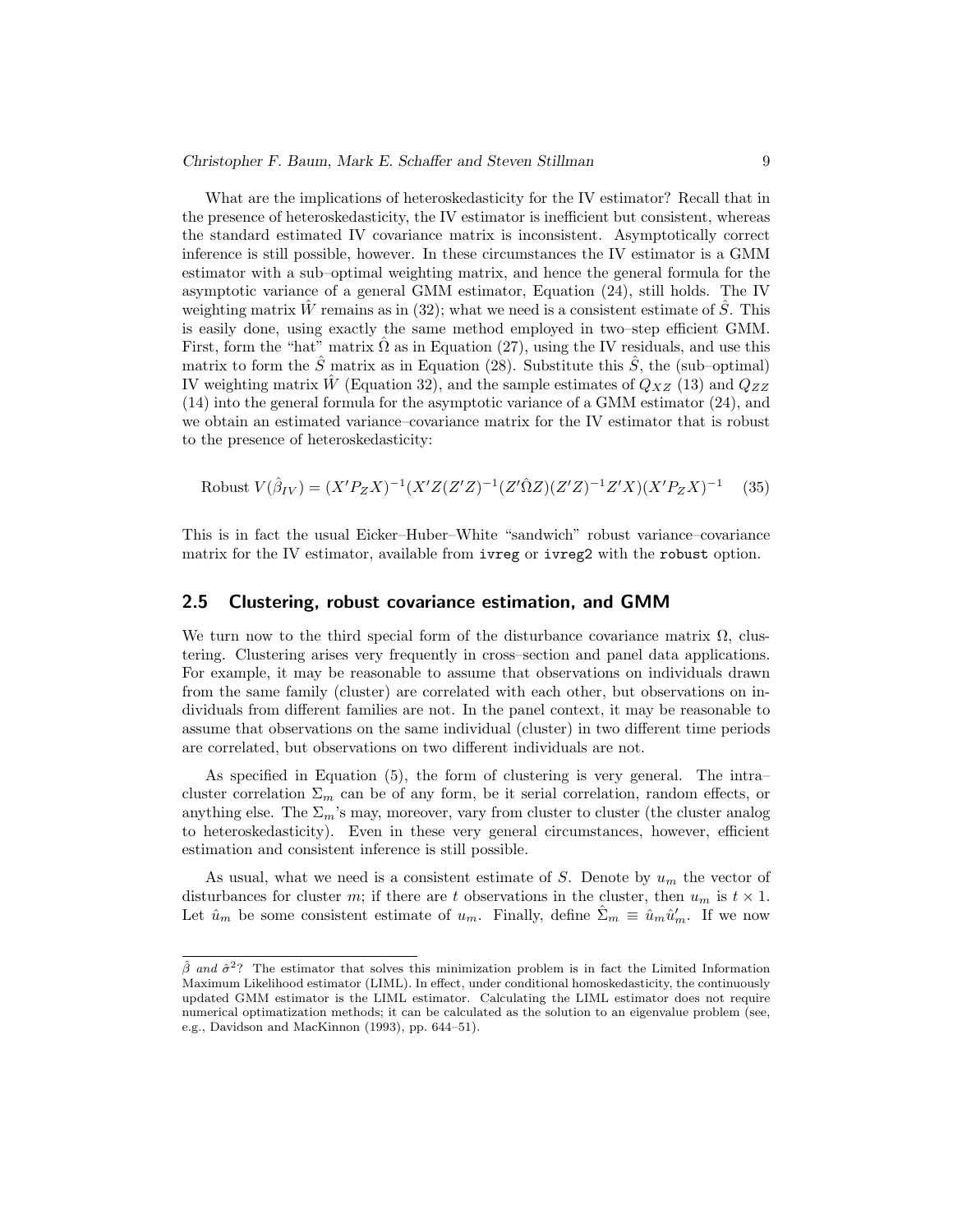define  $\hat{\Omega}_C$  as the block–diagonal form

$$
\hat{\Omega}_C = \begin{pmatrix} \hat{\Sigma}_1 & & & & 0 \\ & \ddots & & & \\ & & \hat{\Sigma}_m & & \\ & & & \ddots & \\ 0 & & & & \hat{\Sigma}_M \end{pmatrix}
$$
 (36)

then an estimator of  $S$  that is consistent in the presence of arbitrary intra–cluster correlation is

$$
\hat{S} = \frac{1}{n} (Z'\hat{\Omega}_C Z) \tag{37}
$$

The earliest reference to this approach to robust estimation in the presence of clustering of which we are aware is White (1984), pp. 135–6. It is commonly employed in the context of panel data estimation; see Wooldridge (2002), p. 193, Arellano (1987) and Kézdi  $(2002)$ . It is the standard Stata approach to clustering, implemented in, e.g., robust, regress and ivreg2. $^4$ 

The cluster–robust covariance matrix for IV estimation is obtained exactly as in the preceding subsection except using  $\hat{S}$  as defined in Equation (37). This generates the robust standard errors produced by ivreg and ivreg2 with the cluster option. Similarly, GMM estimates that are efficient in the presence of arbitrary intra–cluster correlation are obtained exactly as in Subsection 2.3, except using the cluster–robust estimate of  $S$ . This efficient GMM estimator is a useful alternative to the fixed or random effects IV estimators available from Stata's xtivreg because it relaxes the constraint imposed by the latter estimators that the correlation of individual observations within a group is constant.

It is important to note here that, just as we require a reasonable number of diagonal elements (observations) for the usual "hat" matrix  $\hat{\Omega}$ , we also require a reasonable number of diagonal elements (clusters) for  $\Omega_c$ . An extreme case is where the number of clusters M is  $\leq K$ . When this is the case,  $rank(\hat{S}) = M \leq K = rank(Z'Z)$ . At this point, ivreg2 will either refuse to report standard errors (in the case of IV estimation) or exit with an error message (in the case of GMM estimation). But users should take care that, if the cluster option is used, then it ought to be the case that  $M >> K$ .<sup>5</sup>

<sup>&</sup>lt;sup>4</sup>There are other approaches to dealing with clustering that put more structure on the  $\Omega$  matrix and hence are more efficient but less robust. For example, the Moulton (1986) approach to obtaining consistent standard errors is in effect to specify an "error components" (a.k.a. "random effects") structure in Equation (36):  $\Sigma_m$  is a matrix with diagonal elements  $\sigma_u^2 + \sigma_v^2$  and off-diagonal elements  $\sigma_v^2$ . This is then used with Equation (24) to obtain a consistent estimate of the covariance matrix.

<sup>5</sup>Stata's official ivreg is perhaps excessively forgiving in this regard, and will indicate error only if  $M \leq L$ , i.e., the number of regressors exceeds the number of clusters.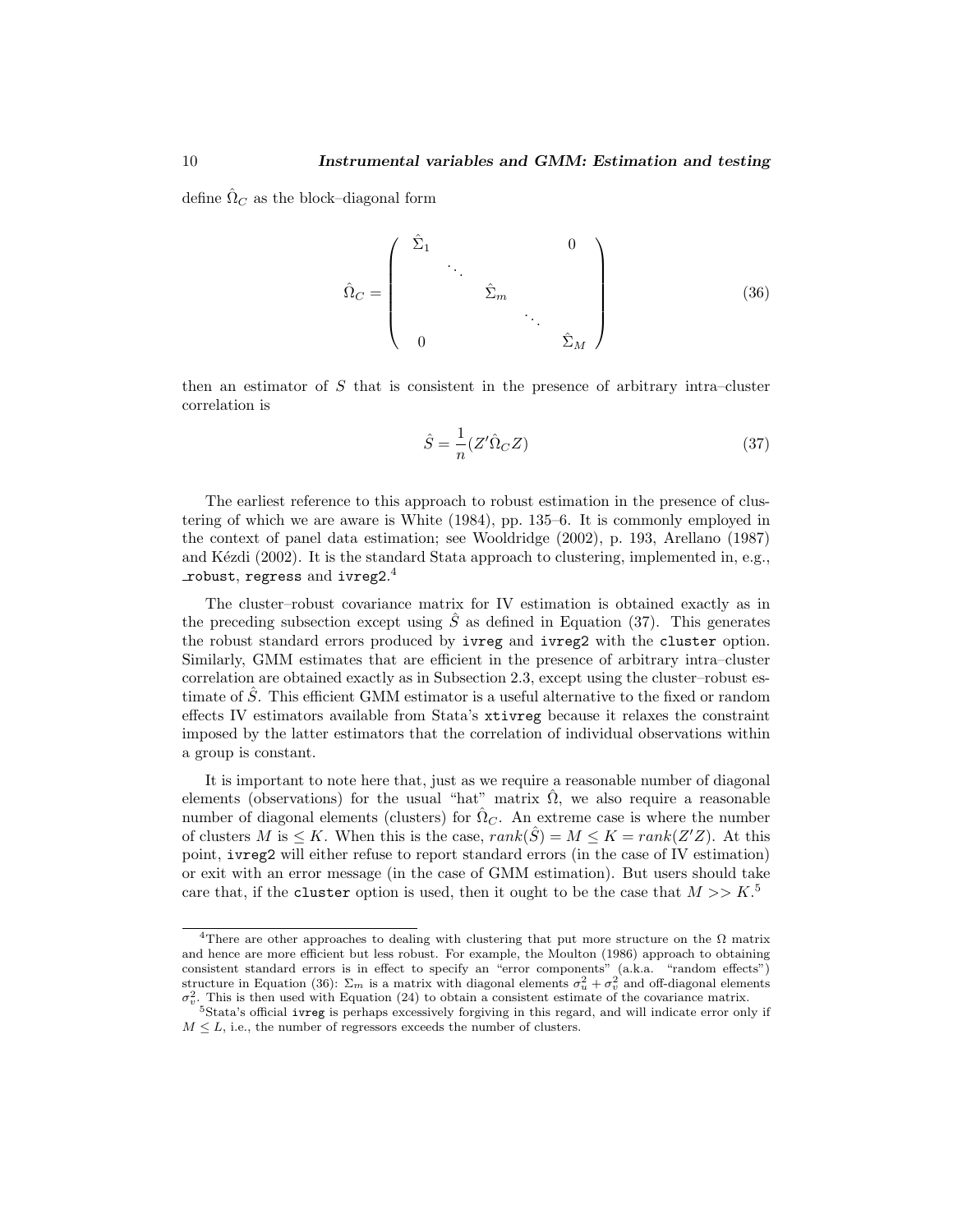### 2.6 GMM, OLS and Heteroskedastic OLS (HOLS)

Our final special case of interest is OLS. It is not hard to see that under conditional homoskedasticity and the assumption that all the regressors are exogenous, OLS is an efficient GMM estimator. If the disturbance is heteroskedastic, OLS is no longer efficient but correct inference is still possible through the use of the Eicker–Huber– White "sandwich" robust covariance estimator, and this estimator can also be derived using the general formula for the asymptotic variance of a GMM estimator with a sub– optimal weighting matrix, Equation (24).

A natural question is whether a more efficient GMM estimator exists, and the answer is "yes" (Chamberlain (1982), Cragg (1983)). If the disturbance is heteroskedastic, there are no endogenous regressors, and the researcher has available additional moment conditions, i.e., additional variables that do not appear in the regression but that are known to be exogenous, then the efficient GMM estimator is that of Cragg (1983), dubbed "heteroskedastic OLS" (HOLS) by Davidson and MacKinnon (1993), p. 600. It can be obtained in precisely the same way as feasible efficient two–step GMM except now the first–step inefficient but consistent estimator used to generate the residuals is OLS rather than IV. This estimator can be obtained using ivreg2 by specifying the gmm option, an empty list of endogenous regressors, and the additional exogenous variables in the list of excluded instruments. If the gmm option is omitted, OLS estimates are reported.

### 2.7 To GMM or not to GMM?

The advantages of GMM over IV are clear: if heteroskedasticity is present, the GMM estimator is more efficient than the simple IV estimator, whereas if heteroskedasticity is not present, the GMM estimator is no worse asymptotically than the IV estimator.

Nevertheless, the use of GMM does come with a price. The problem, as Hayashi  $(2000)$  points out (p. 215), is that the optimal weighting matrix S at the core of efficient GMM is a function of fourth moments, and obtaining reasonable estimates of fourth moments may require very large sample sizes. The consequence is that the efficient GMM estimator can have poor small sample properties. In particular, Wald tests tend to over–reject the null (good news for the unscrupulous investigator in search of large t statistics, perhaps, but not for the rest of us). If in fact the error is homoskedastic, IV would be preferable to efficient GMM. For this reason a test for the presence of heteroskedasticity when one or more regressors is endogenous may be useful in deciding whether IV or GMM is called for. Such a test was proposed by Pagan and Hall (1983), and we have implemented it in Stata as ivhettest. We describe this test in the next section.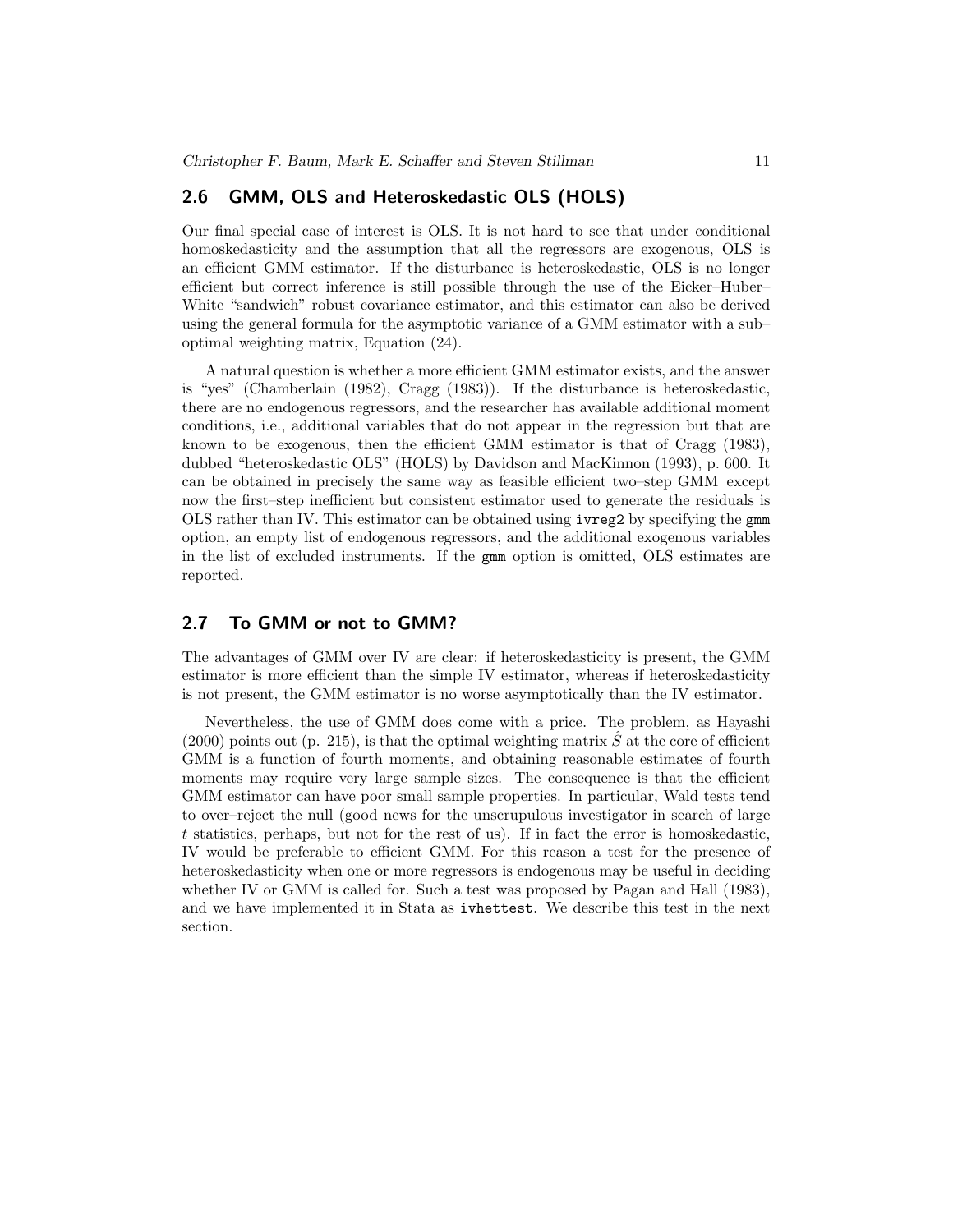# 3 Testing for heteroskedasticity

The Breusch–Pagan/Godfrey/Cook–Weisberg and White/Koenker statistics are standard tests of the presence of heteroskedasticity in an OLS regression. The principle is to test for a relationship between the residuals of the regression and  $p$  indicator variables that are hypothesized to be related to the heteroskedasticity. Breusch and Pagan (1979), Godfrey (1978), and Cook and Weisberg (1983) separately derived the same test statistic. This statistic is distributed as  $\chi^2$  with p degrees of freedom under the null of no heteroskedasticity, and under the maintained hypothesis that the error of the regression is normally distributed. Koenker (1981) noted that the power of this test is very sensitive to the normality assumption, and presented a version of the test that relaxed this assumption. Koenker's test statistic, also distributed as  $\chi_p^2$  under the null, is easily obtained as  $nR_c^2$ , where  $R_c^2$  is the centered  $R^2$  from an auxiliary regression of the squared residuals from the original regression on the indicator variables. When the indicator variables are the regressors of the original equation, their squares and their cross-products, Koenker's test is identical to White's  $nR_c^2$  general test for heteroskedasticity (White (1980)). These tests are available in Stata, following estimation with regress, using our ivhettest as well as via hettest and whitetst.

As Pagan and Hall (1983) point out, the above tests will be valid tests for heteroskedasticity in an IV regression only if heteroskedasticity is present in that equation and *nowhere else in the system*. The other structural equations in the system (corresponding to the endogenous regressors  $X_1$ ) must also be homoskedastic, even though they are not being explicitly estimated.<sup>6</sup> Pagan and Hall derive a test which relaxes this requirement. Under the null of homoskedasticity in the IV regression, the Pagan–Hall statistic is distributed as  $\chi_p^2$ , irrespective of the presence of heteroskedasticity elsewhere in the system. A more general form of this test was separately proposed by White (1982). Our implementation is of the simpler Pagan–Hall statistic, available with the command ivhettest after estimation by ivreg, ivreg2, or ivgmm0. We present the Pagan–Hall test here in the format and notation of the original White (1980) and White (1982) tests, however, to facilitate comparisons with the other tests noted above.<sup>7</sup>

Let  $\Psi$  be the  $n \times p$  matrix of indicator variables hypothesized to be related to the heteroskedasticity in the equation, with typical row  $\Psi_i$ . These indicator variables must be exogenous, typically either instruments or functions of the instruments. Common choices would be:

- 1. The levels, squares, and cross-products of the instruments Z (excluding the constant), as in the White (1980) test. This is the default in ivhettest.
- 2. The levels only of the instruments Z (excluding the constant). This is available in ivhettest by specifying the ivlev option.

<sup>6</sup>For a more detailed discussion, see Pagan and Hall (1983) or Godfrey (1988), pp. 189–90.

<sup>7</sup>We note here that the original Pagan–Hall paper has a serious typo in the presentation of their non-normality-robust statistic. Their equation (58b), p. 195, is missing the term (in their terminology)  $-2\mu_3\psi(\hat{X}'\hat{X})^{-1}\hat{X}'D(D'D)^{-1}$ . The typo reappears in the discussion of the test by Godfrey (1988). The correction published in Pesaran and Taylor (1999) is incomplete, as it applies only to the version of the Pagan–Hall test with a single indicator variable.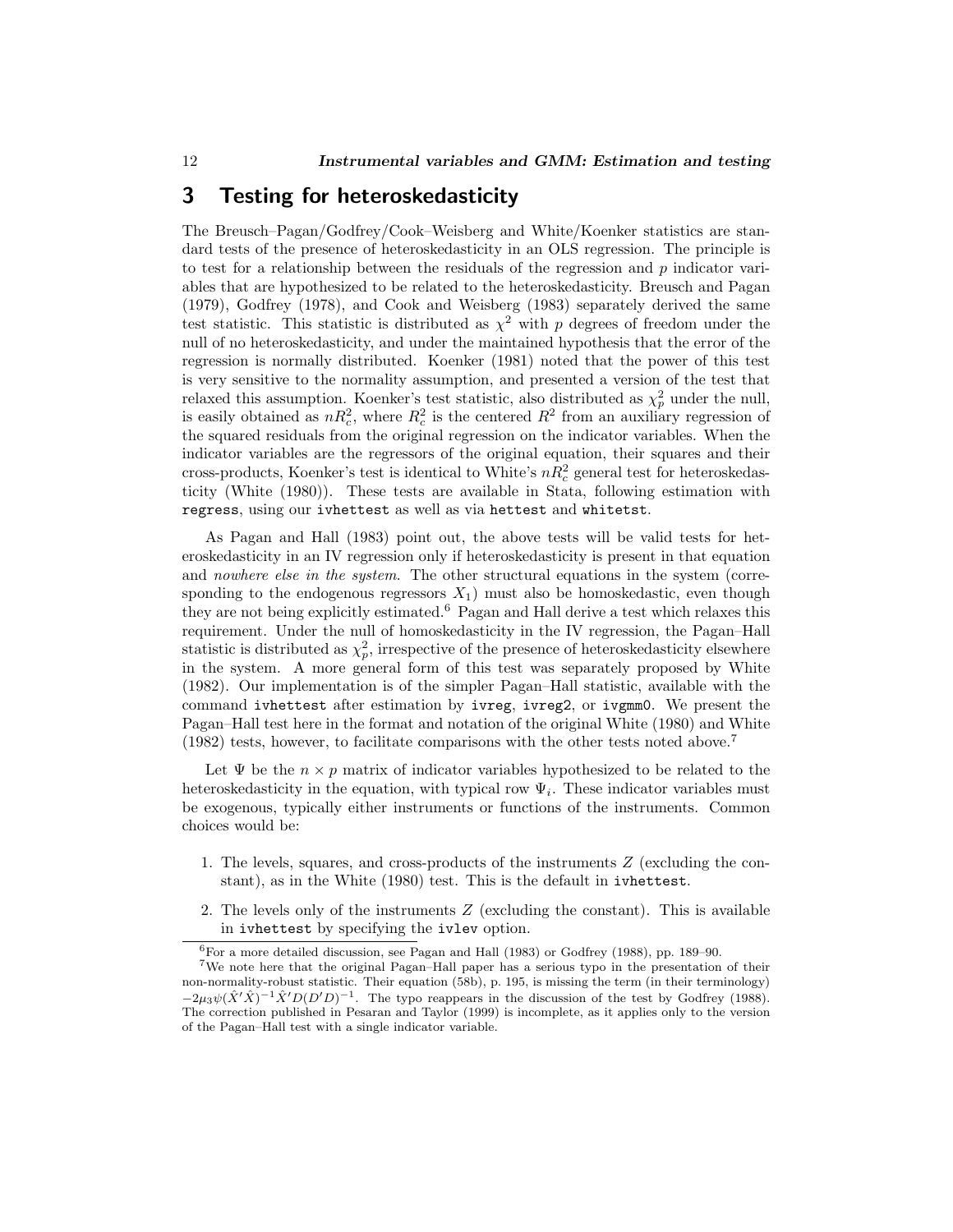- 3. The "fitted value" of the dependent variable. This is not the usual fitted value of the dependent variable,  $X\hat{\beta}$ . It is, rather,  $\hat{X}\hat{\beta}$ , i.e., the prediction based on the IV estimator  $\hat{\beta}$ , the exogenous regressors  $Z_2$ , and the fitted values of the endogenous regressors  $\hat{X_1}$ . This is available in ivhettest by specifying the fitlev option.
- 4. The "fitted value" of the dependent variable and its square (fitsq option).

The trade-off in the choice of indicator variables is that a smaller set of indicator variables will conserve degrees of freedom, at the cost of being unable to detect heteroskedasticity in certain directions.

Let

$$
\overline{\Psi} = \frac{1}{n} \sum_{i=1}^{n} \Psi_i \qquad \text{dimension} = n \times p
$$
\n
$$
\hat{D} \equiv \frac{1}{n} \sum_{i=1}^{n} \Psi'_i (\hat{u}_i^2 - \hat{\sigma}^2) \qquad \text{dimension} = n \times 1
$$
\n
$$
\hat{\Gamma} = \frac{1}{n} \sum_{i=1}^{n} (\Psi_i - \hat{\Psi})' X_i \hat{u}_i \qquad \text{dimension} = p \times K
$$
\n
$$
\hat{\mu}_3 = \frac{1}{n} \sum_{i=1}^{n} \hat{u}_i^3
$$
\n
$$
\hat{\mu}_4 = \frac{1}{n} \sum_{i=1}^{n} \hat{u}_i^4
$$
\n
$$
\hat{X} = P_z X
$$
\n(38)

If  $u_i$  is homoskedastic and independent of  $Z_i$ , then Pagan and Hall (1983) (Theorem 8) show that under the null of no heteroskedasticity,

$$
n\hat{D}'\hat{B}^{-1}\hat{D} \stackrel{A}{\sim} \chi_p^2 \tag{39}
$$

where

$$
\hat{B} = B_1 + B_2 + B_3 + B_4
$$
  
\n
$$
B_1 = (\hat{\mu}_4 - \hat{\sigma}^4) \frac{1}{n} (\Psi_i - \overline{\Psi})' (\Psi_i - \overline{\Psi})
$$
  
\n
$$
B_2 = -2\hat{\mu}^3 \frac{1}{n} \Psi' \hat{X} (\frac{1}{n} \hat{X}' \hat{X})^{-1} \hat{\Gamma}'
$$
  
\n
$$
B_3 = B_2'
$$
  
\n
$$
B_4 = 4\hat{\sigma}^2 \frac{1}{n} \hat{\Gamma}' (\frac{1}{n} \hat{X}' \hat{X})^{-1} \hat{\Gamma}
$$
\n(40)

This is the default statistic produced by ivhettest. Several special cases are worth noting:

• If the error term is assumed to be normally distributed, then  $B_2 = B_3 = 0$  and  $B_1 = 2\hat{\sigma}^4 \frac{1}{n} (\Psi_i - \overline{\Psi})' (\Psi_i - \overline{\Psi})$ . This is available from ivhettest with the phnorm option.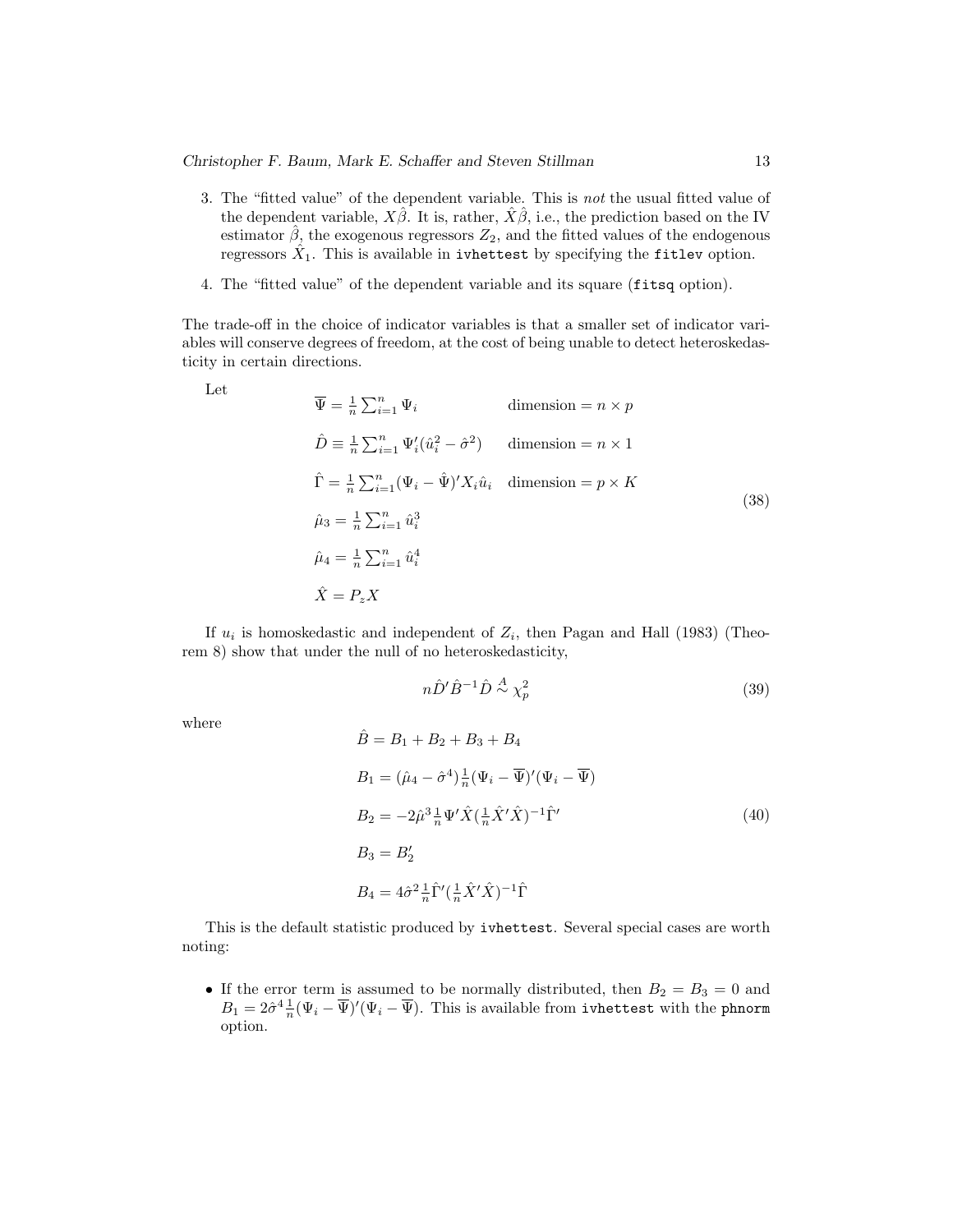#### 14 Instrumental variables and GMM: Estimation and testing

- If the rest of the system is assumed to be homoskedastic, then  $B_2 = B_3 = B_4 =$ 0 and the statistic in (39) becomes the White/Koenker  $nR_c^2$  statistic. This is available from ivhettest with the nr2 option.
- If the rest of the system is assumed to be homoskedastic and the error term is assumed to be normally distributed, then  $B_2 = B_3 = B_4 = 0$ ,  $B_1 = 2\hat{\sigma}^4 \frac{1}{n} (\Psi_i \overline{\Psi}$ <sup>'</sup> $(\Psi_i-\overline{\Psi})$ , and the statistic in (39) becomes the Breusch–Pagan/Godfrey/Cook– Weisberg statistic. This is available from ivhettest with the bpg option.

All of the above statistics will be reported with the all option. ivhettest can also be employed after estimation via OLS or HOLS using regress or ivreg2. In this case the default test statistic is the White/Koenker  $nR_c^2$  test.

The Pagan–Hall statistic has not been widely used in practice, perhaps because it is not a standard feature of most regression packages. For a discussion of the relative merits of the Pagan–Hall test, including some Monte Carlo results, see Pesaran and Taylor (1999). Their findings suggest caution in the use of the Pagan–Hall statistic particularly in small samples; in these circumstances the  $nR_c^2$  statistic may be preferred.

# 4 Testing the relevance and validity of instruments

#### 4.1 Testing the relevance of instruments

An instrumental variable must satisfy two requirements: it must be correlated with the included endogenous variable(s), and orthogonal to the error process. The former condition may be readily tested by examining the fit of the first stage regressions. The first stage regressions are reduced form regressions of the endogenous variables  $X_1$  on the full set of instruments  $Z$ ; the relevant test statistics here relate to the explanatory power of the excluded instruments  $Z_1$  in these regressions. A statistic commonly used, as recommended e.g., by Bound et al. (1995), is the  $R<sup>2</sup>$  of the first–stage regression with the included instruments "partialled-out".<sup>8</sup> Alternatively, this may be expressed as the  $F$ –test of the joint significance of the  $Z_1$  instruments in the first–stage regression. However, for models with multiple endogenous variables, these indicators may not be sufficiently informative.

To illustrate the pitfalls facing empirical researchers here, consider the following simple example. The researcher has a model with two endogenous regressors and two excluded instruments. One of the two excluded instruments is highly correlated with each of the two endogenous regressors, but the other excluded instrument is just noise. The model is therefore basically unidentified: there is one good instrument but two endogenous regressors. But the Bound et al.  $F$ -statistics and partial  $R^2$  measures from the two first–stage regressions will not reveal this weakness. Indeed, the F−statistics

<sup>&</sup>lt;sup>8</sup>More precisely, this is the "squared partial correlation" between the excluded instruments  $Z_1$  and the endogenous regressor in question. It is defined as  $(RSS_{Z_2} - RSS_Z)/TSS$ , where  $RSS_{Z_2}$  is the residual sum of squares in the regression of the endogenous regressor on  $Z_2$ , and  $RSS_{Z}$  is the RSS when the full set of instruments is used.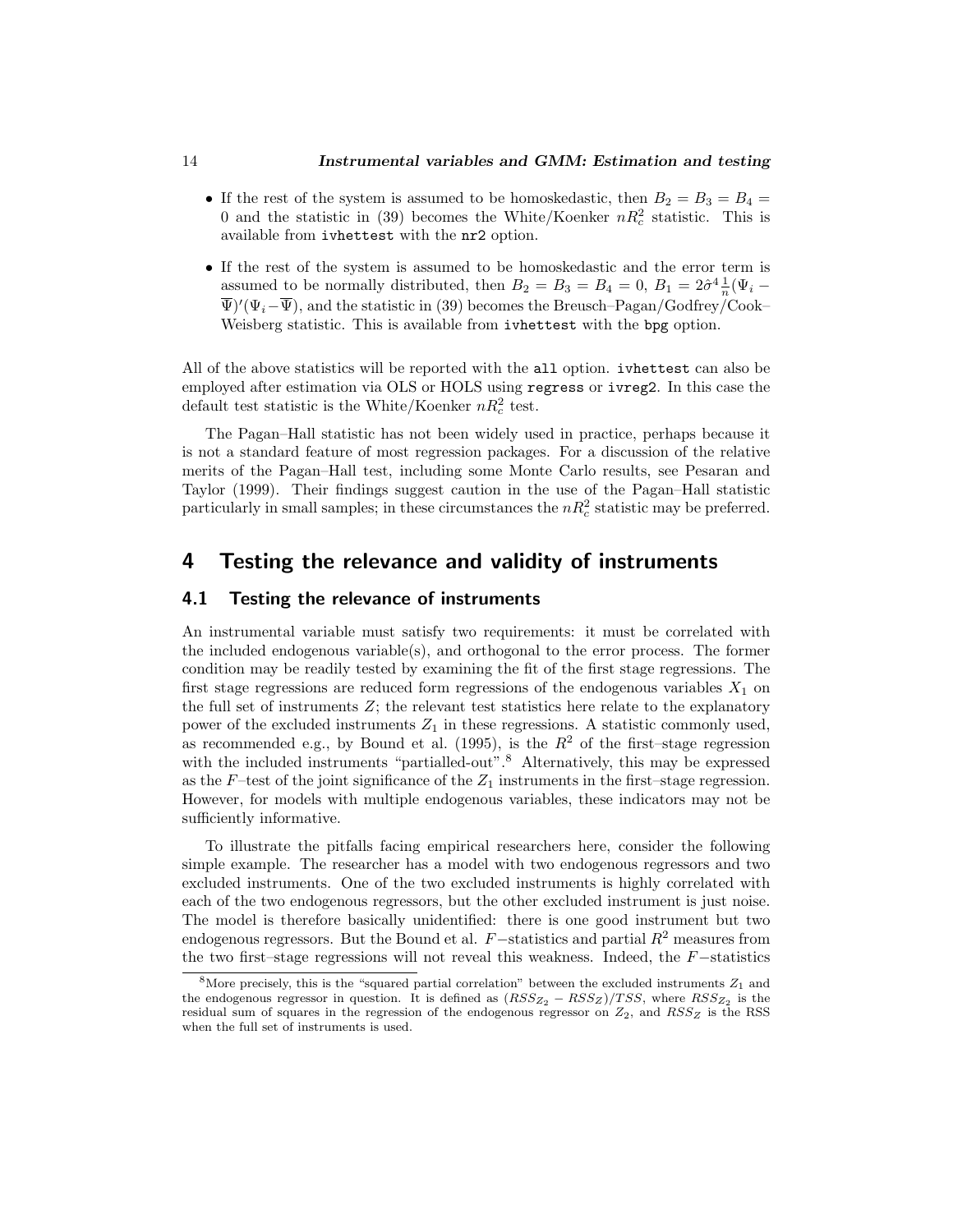will be statistically significant, and without further investigation the researcher will not realize that the model cannot be estimated in this form. To deal with this problem of "instrument irrelevance," either additional relevant instruments are needed, or one of the endogenous regressors must be dropped from the model. The statistics proposed by Bound et al. are able to diagnose instrument relevance only in the presence of a single endogenous regressor. When multiple endogenous regressors are used, other statistics are required.

One such statistic has been proposed by Shea (1997): a "partial  $R^{2n}$  measure that takes the intercorrelations among the instruments into account.<sup>9</sup> For a model containing a single endogenous regressor, the two  $R^2$  measures are equivalent. The distribution of Shea's partial  $R^2$  statistic has not been derived, but it may be interpreted like any  $R^2$ . As a rule of thumb, if an estimated equation yields a large value of the standard (Bound et al.) partial  $R<sup>2</sup>$  and a small value of the Shea measure, one may conclude that the instruments lack sufficient relevance to explain all the endogenous regressors, and the model may be essentially unidentified.

The Bound et al. measures and the Shea partial  $R^2$  statistic can be obtained via the first or ffirst options on the ivreg2 command.

The consequence of excluded instruments with little explanatory power is increased bias in the estimated IV coefficients (Hahn and Hausman (2002b)). If their explanatory power in the first stage regression is nil, the model is in effect unidentified with respect to that endogenous variable; in this case, the bias of the IV estimator is the same as that of the OLS estimator, IV becomes inconsistent, and nothing is gained from instrumenting (*ibid.*). If the explanatory power is simply "weak",  $^{10}$  conventional asymptotics fail. What is surprising is that, as Staiger and Stock (1997) and others have shown, the "weak instrument" problem can arise even when the first stage tests are significant at conventional levels (5% or 1%) and the researcher is using a large sample. One rule of thumb is that for a single endogenous regressor, an  $F$ -statistic below 10 is cause for concern (Staiger and Stock (1997) p. 557). Since the size of the  $IV$  bias is increasing in the number of instruments (Hahn and Hausman (2002b)), one recommendation when faced with this problem is to be parsimonious in the choice of instruments. For further discussion see, e.g., Staiger and Stock (1997), Hahn and Hausman (2002a), Hahn and Hausman (2002b), and the references cited therein.

<sup>&</sup>lt;sup>9</sup>The Shea partial  $R^2$  statistic may be easily computed according to the simplification presented in Godfrey (1999), who demonstrates that Shea's statistic for endogenous regressor i may be expressed as  $R_p^2 = \frac{\nu_{i,i}^{OLS}}{\nu_{i,i}^{IV}} \left[ \frac{(1 - R_{IV}^2)}{(1 - R_{OLS}^2)} \right]$ i where  $\nu_{i,i}$  is the estimated asymptotic variance of the coefficient.

<sup>10</sup>One approach in the literature, following Staiger and Stock (1997), is to define "weak" as meaning that the first stage reduced form coefficients are in a  $N^{1/2}$  neighborhood of zero, or equivalently, holding the expectation of the first stage  $F$  statistic constant as the sample size increases. See also Hahn and Hausman (2002b).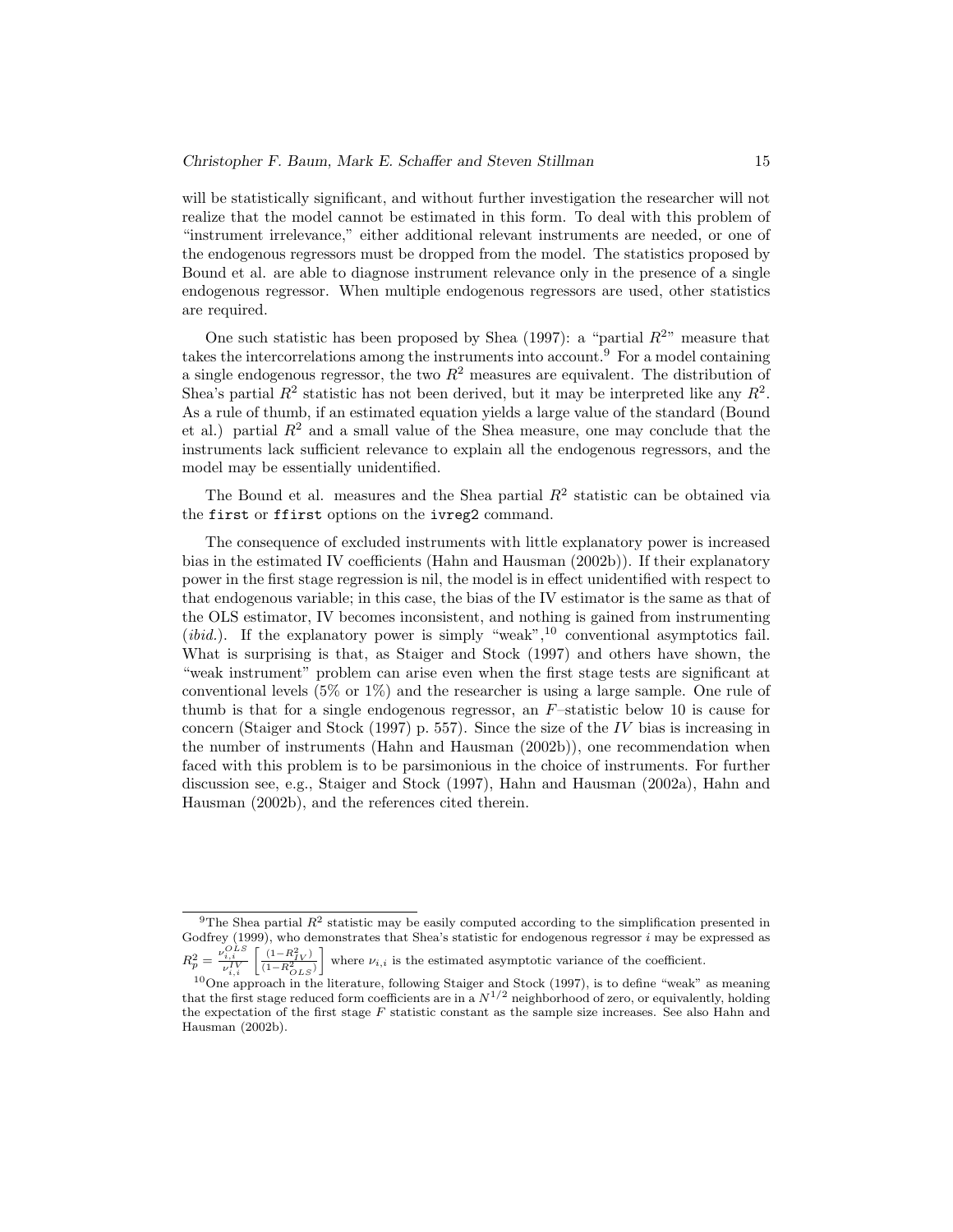#### 4.2 Overidentifying restrictions in GMM

We turn now to the second requirement for an instrumental variable. How can the instrument's independence from an unobservable error process be ascertained? If (and only if) we have a surfeit of instruments—i.e., if the equation is overidentified—then we can test the corresponding moment conditions described in Equation (17): that is, whether the instruments are uncorrelated with the error process. This condition will arise when the order condition for identification is satisfied in inequality: the number of instruments excluded from the equation exceeds the number of included endogenous variables. This test can and should be performed as a standard diagnostic in any overidentified instrumental variables estimation.<sup>11</sup> These are tests of the joint hypotheses of correct model specification and the orthogonality conditions, and a rejection may properly call either or both of those hypotheses into question.

In the context of GMM, the overidentifying restrictions may be tested via the commonly employed J statistic of Hansen (1982). This statistic is none other than the value of the GMM objective function (20), evaluated at the efficient GMM estimator  $\hat{\beta}_{EGMM}$ . Under the null,

$$
J(\hat{\beta}_{EGMM}) = n\overline{g}(\hat{\beta})'\hat{S}^{-1}\overline{g}(\hat{\beta}) \stackrel{A}{\sim} \chi^2_{L-K}
$$
(41)

In the case of heteroskedastic errors, the matrix  $\hat{S}$  is estimated using the  $\hat{\Omega}$  matrix (27), and the J statistic becomes

$$
J(\hat{\beta}_{EGMM}) = \hat{u}Z'(Z'\hat{\Omega}Z)^{-1}Z\hat{u}' \stackrel{A}{\sim} \chi^2_{L-K}
$$
 (42)

With clustered errors, the  $\hat{\Omega}_C$  matrix (37) can be used instead, and this J will be consistent in the presence of arbitrary intra–cluster correlation.

The J statistic is distributed as  $\chi^2$  with degrees of freedom equal to the number of overidentifying restrictions  $L - K$  rather than the total number of moment conditions  $L$  because, in effect,  $K$  degrees of freedom are used up in estimating the coefficients of  $\beta$ . J is the most common diagnostic utilized in GMM estimation to evaluate the suitability of the model. A rejection of the null hypothesis implies that the instruments are not satisfying the orthogonality conditions required for their employment. This may be either because they are not truly exogenous, or because they are being incorrectly excluded from the regression. The  $J$  statistic is calculated and displayed by  $i$ vreg2 when the gmm, robust, or cluster options are specified. In the last case, the  $J$  statistic will be consistent in the presence of arbitrary intra–cluster correlation. This can be quite important in practice: Hoxby and Paserman (1998) have shown that the presence of intra–cluster correlation can readily cause a standard overidentification statistic to over–reject the null.

<sup>&</sup>lt;sup>11</sup>Thus Davidson and MacKinnon (1993), p. 236: "Tests of overidentifying restrictions should be calculated routinely whenever one computes IV estimates." Sargan's own view, cited in Godfrey (1988), p. 145, was that regression analysis without testing the orthogonality assumptions is a "pious fraud".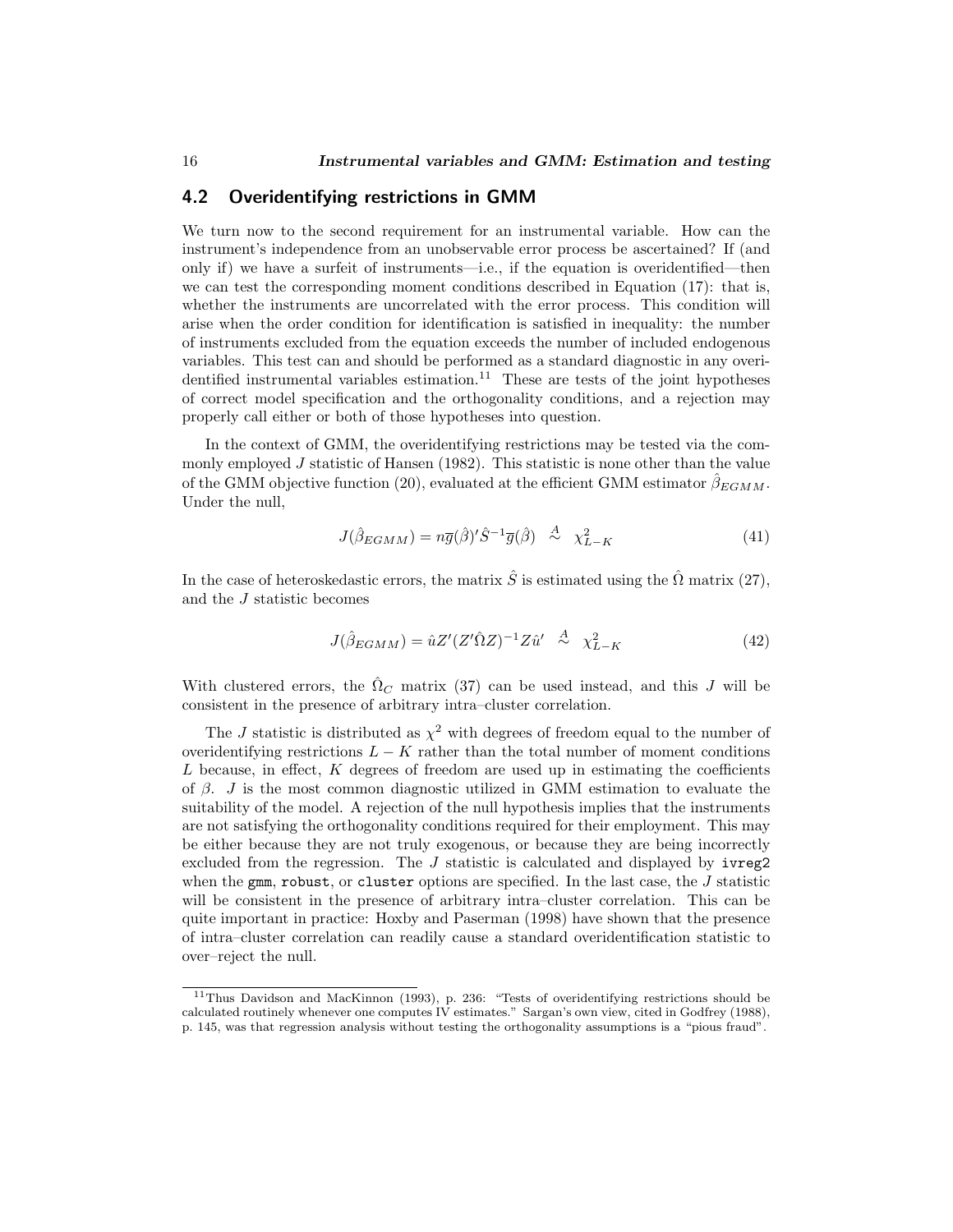#### 4.3 Overidentifying restrictions in IV

In the special case of linear instrumental variables under conditional heteroskedasticity, the concept of the J statistic considerably predates the development of GMM estimation techniques. The ivreg2 procedure routinely presents this test, labelled as Sargan's statistic (Sargan (1958)) in the estimation output.

Just as IV is a special case of GMM, Sargan's statistic is a special case of Hansen's  $J$  under the assumption of conditional homoskedasticity. Thus if we use the IV optimal weighting matrix  $(34)$  together with the expression for  $J(41)$ , we obtain

Sargan's statistic = 
$$
\frac{1}{\hat{\sigma}^2} \hat{u}' Z(Z'Z)^{-1} Z' \hat{u} = \frac{\hat{u}' Z(Z'Z)^{-1} Z' \hat{u}}{\hat{u}' \hat{u}/n} = \frac{\hat{u}' P_Z \hat{u}}{\hat{u}' \hat{u}/n}
$$
(43)

It is easy to see from (43) that Sargan's statistic has an  $nR_u^2$  form (where  $R_u^2$  is the uncentered  $R^2$ ), and it can be easily calculated this way by regressing the IV equation's residuals upon all instruments Z (both the included exogenous variables and those instruments which do not appear in the equation). The  $nR_u^2$  of this auxiliary regression will have a  $\chi^2_{L-K}$  distribution under the null hypothesis that all instruments are orthogonal to the error. This auxiliary regression test is that performed by overid after ivreg, and the statistic is also automatically reported by ivreg2. <sup>12</sup> A good discussion of this test is presented in Wooldridge (2002), p. 123.

The literature contains several variations on this test. The main idea behind these variations is that there is more than one way to consistently estimate the variance in the denominator of (43). The most important of these is that of Basmann (1960). Independently of Sargan, Basmann proposed an  $F(L - K, n - L)$ -test of overidentifying restrictions:

$$
\text{Basmann's } F\text{-statistic} = \frac{\hat{u}' P_Z \hat{u} / (L - K)}{\hat{u}' M_Z \hat{u} / (n - L)} \tag{44}
$$

where  $M_Z \equiv I-P_Z$  is the "annihilator" matrix and L is the total number of instruments. Note that since  $\hat{u}^{\dagger}M_Z\hat{u} = \hat{u}^{\dagger}\hat{u} - \hat{u}^{\dagger}P_Z\hat{u}$ , the same artificial regression can be used to generate both the Basmann and the Sargan statistics.

The difference between Sargan's and Basmann's statistics is that the former uses an estimate of the error variance from the IV regression estimated with the full set of overidentifying restrictions, whereas the latter uses an estimate from a regression without the overidentifying restrictions being imposed.<sup>13</sup> Either method will generate a consistent estimator of the error variance under the null of instrument validity, and hence the two statistics are asymptotically equivalent.

<sup>&</sup>lt;sup>12</sup>Note that Stata's regress reports an uncentered  $R^2$  only if the model does not contain a constant, and a centered  $R^2$  otherwise. Consequently, overid calculates the uncentered  $R^2$  itself; the uncentered total sum of squares of the auxiliary regression needed for the denominator of  $R_u^2$  is simply the residual sum of squares of the original IV regression.

<sup>&</sup>lt;sup>13</sup>See Davidson and MacKinnon (1993), pp. 235–6. The Basmann statistic uses the error variance from the estimate of their equation  $(7.54)$ , and the pseudo–F form of the Basmann statistic is given by equation (7.55); the Sargan statistic is given by their (7.57).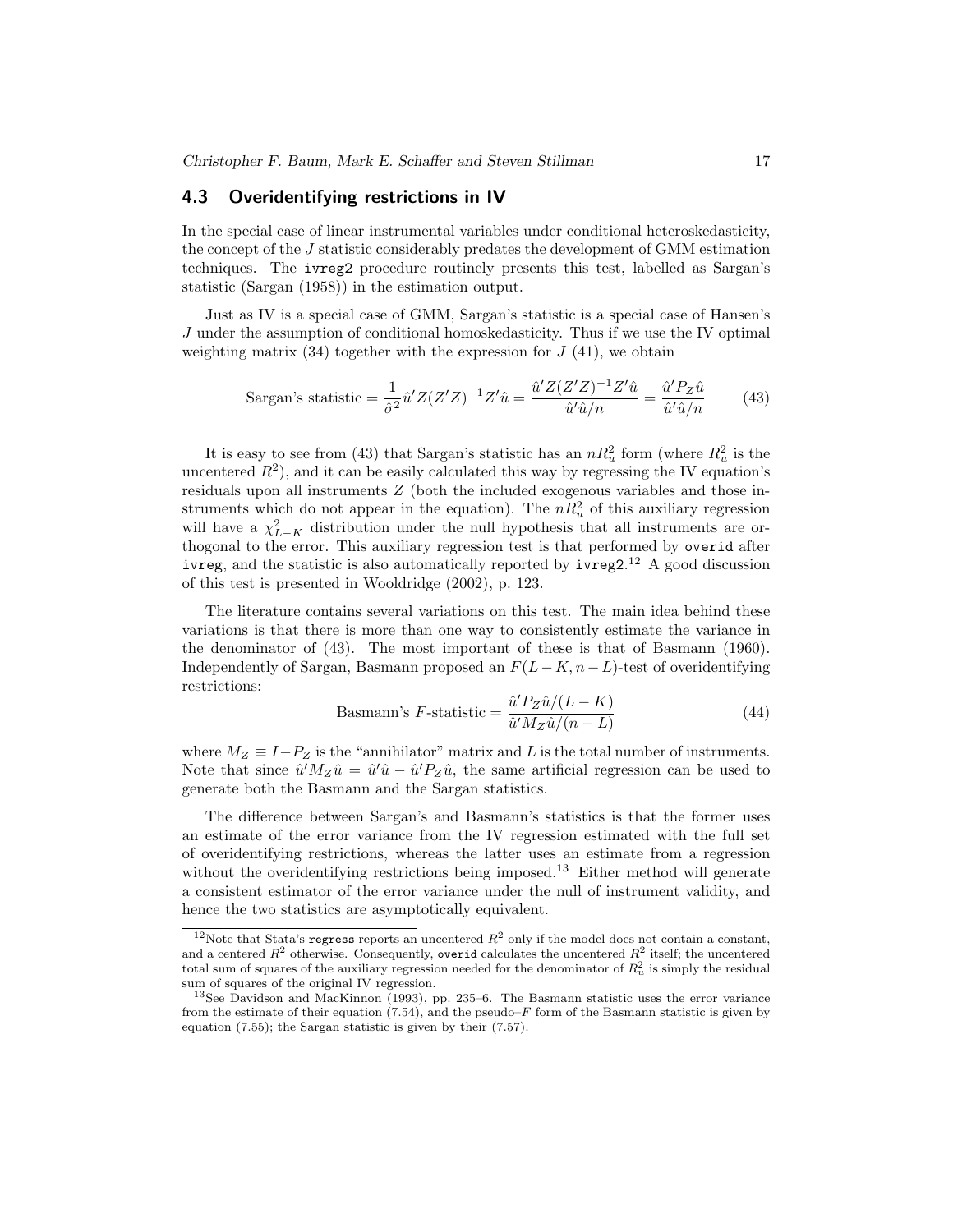#### 18 Instrumental variables and GMM: Estimation and testing

By default the Sargan  $nR_u^2$  statistic and a  $\chi^2$  version of Basmann's statistic (without the numerator degrees of freedom) are reported in the overid output. An alternative form of the Sargan statistic that uses a small–sample correction, replacing the estimate of the error variance  $\hat{u}'\hat{u}/n$  with  $\hat{u}'\hat{u}/(n-K)$ , may be requested via the dfr option; this is also the version of the Sargan statistic reported by ivreg2 for IV estimation when the small option is used. "Pseudo– $F$ " forms of the Sargan and Basmann tests, obtained by dividing the numerator  $\hat{u}' P_Z \hat{u}$  by  $L - K$ , may be requested via the f option. The all option displays all five statistics.

Neither the Sargan nor the Basmann statistics computed for an IV regression is valid in the presence of conditional heteroskedasticity. In this case, a heteroskedasticity– robust overidentification statistic can be calculated for an IV regression by applying a general result in the literature for a test of overidentification for a GMM estimator with a sub–optimal weighting matrix, which is what IV amounts to in these circumstances.<sup>14</sup> It does not seem to have been noted in the literature that in the IV case this "robustified Sargan statistic" is numerically identical to the J statistic computed from feasible efficient two–step GMM for that equation. Thus, if robust inference is sought in an instrumental variables model, one may calculate the test for overidentification via a standard J statistic. When the robust and/or cluster options are used with ivreg2 to estimate an IV regression with robust standard errors, the Hansen J statistic for feasible efficient two–step GMM is automatically reported.

#### 4.4 Testing a subset of the overidentifying restrictions

The Hansen–Sargan tests for overidentification presented above evaluate the entire set of overidentifying restrictions. In a model containing a very large set of excluded instruments, such a test may have very little power. Another common problem arises when the researcher has prior suspicions about the validity of a subset of instruments, and wishes to test them.

In these contexts, a "difference–in–Sargan" statistic may usefully be employed.<sup>15</sup> The test is known under other names as well, e.g., Ruud (2000) calls it the "distance difference" statistic, and Hayashi (2000) follows Eichenbaum et al. (1988) and dubs it the C statistic; we will use the latter term. The C test allows us to test a subset of the original set of orthogonality conditions. The statistic is computed as the difference between two Sargan statistics (or, for efficient GMM, two J statistics): that for the (restricted, fully efficient) regression using the entire set of overidentifying restrictions, versus that for the (unrestricted, inefficient but consistent) regression using a smaller set of restrictions, in which a specified set of instruments are removed from the set. For excluded instruments, this is equivalent to dropping them from the instrument list. For included instruments, the C test hypothecates placing them in the list of included endogenous variables: in essence, treating them as endogenous regressors. The C test,

<sup>14</sup>See Ahn (1995), Proposition 1, or, for an alternative formulation, Wooldridge (1995), Procedure 3.2.

<sup>15</sup>See Hayashi (2000), pp. 218–21 and pp. 232–34 or Ruud (2000), Chapter 22, for comprehensive presentations.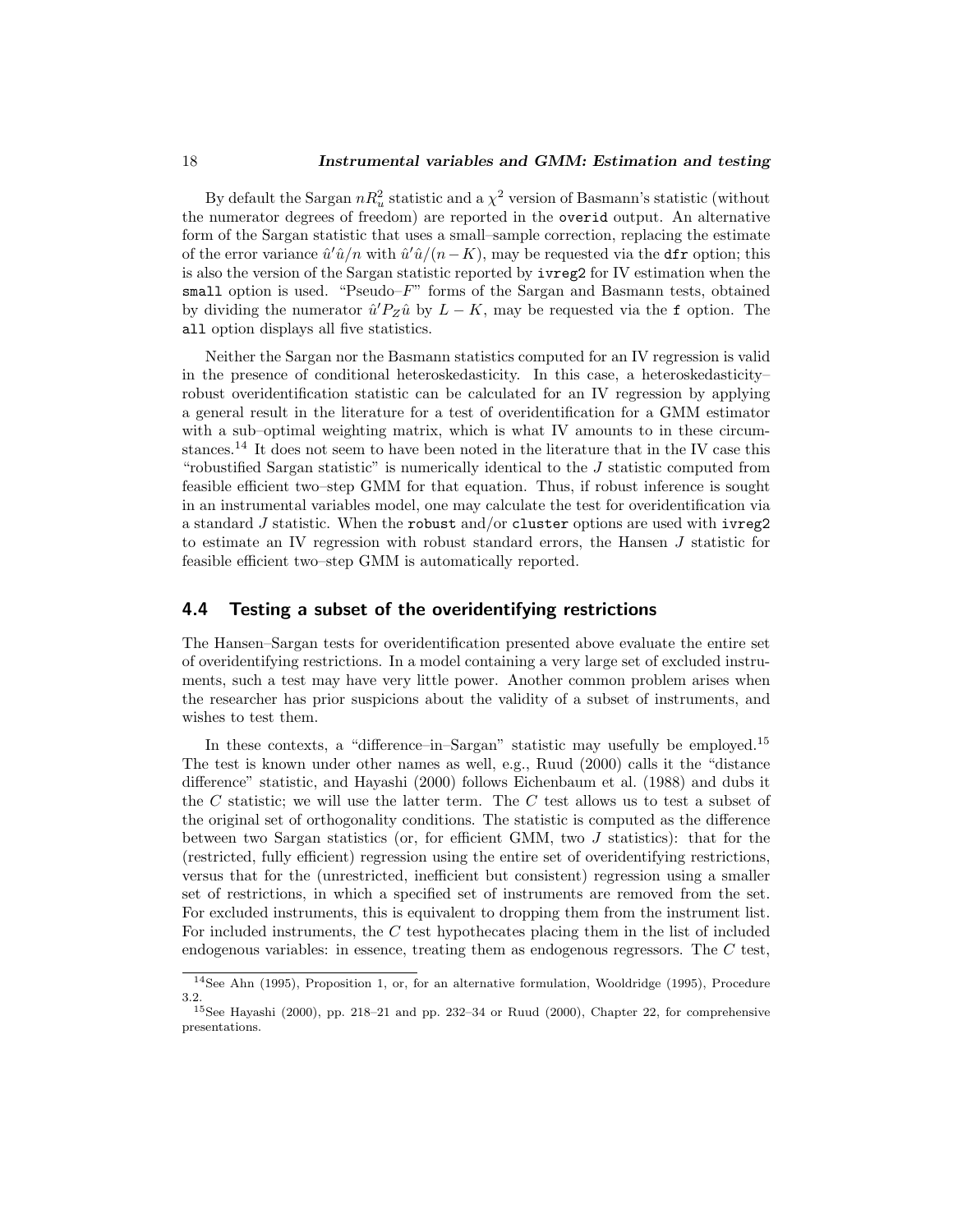distributed  $\chi^2$  with degrees of freedom equal to the loss of overidentifying restrictions (i.e., the number of suspect instruments being tested), has the null hypothesis that the specified variables are proper instruments.

Although the C statistic can be calculated as the simple difference between the Hansen–Sargan statistics for two regressions, this procedure can generate a negative test statistic in finite samples. In the IV context this problem can be avoided and the C statistic guaranteed to be non-negative if the estimate of the error variance  $\hat{\sigma}^2$  from the original (restricted, more efficient) IV regression is used to calculate the Sargan statistic for the unrestricted IV regression as well. The equivalent procedure in the GMM context is to use the  $\hat{S}$  matrix from the original estimation to calculate both  $J$  statistics. More precisely,  $\hat{S}$  from the restricted estimation is used to form the restricted J statistic, and the submatrix of  $\hat{S}$  with rows/columns corresponding to the unrestricted estimation is used to form the J statistic for the unrestricted estimation; see Hayashi (2000), p. 220.

The C test is conducted in ivreg2 by specifying the orthog option, and listing the instruments (either included or excluded) to be challenged. The equation must still be identified with these instruments either removed or reconsidered as endogenous if the  $C$  statistic is to be calculated. Note that if the unrestricted equation is exactly identified, the Hansen–Sargan statistic for the unrestricted equation will be zero and the  $C$  statistic will coincide with the Hansen–Sargan statistic for the original (restricted) equation, and this will be true *irrespective* of the instruments used to identify the unrestricted estimation. This illustrates how the Hansen–Sargan overidentification test is an "omnibus" test for the failure of *any* of the instruments to satisfy the orthogonality conditions, but at the same time requires that the investigator believe that at least some of the instruments are valid; see Ruud (2000), p. 577.

### 4.5 Tests of overidentifying restrictions as Lagrange multiplier (score) tests

The Sargan test can be viewed as analogous to a Lagrange multiplier (LM) or score test.<sup>16</sup> In the case of OLS, the resemblance becomes exact. Consider the model  $Y =$  $X_2\beta + u$ , and the researcher wishes to test whether the additional variables  $Z_1$  can be omitted; both  $X_2$  and  $Z_1$  are assumed to be exogenous. The LM test statistic of this hypothesis is obtained as  $nR_u^2$  from a regression of the OLS residuals  $\hat{u}$  on  $X_2$  and  $Z_1$ . It is easy to see that this is in fact the same procedure used to obtain the Sargan statistic for the special case of no endogenous regressors:  $X = X_2$  and  $Z = [Z_1 \ X_2]$ . This result carries over into GMM estimation using Cragg's HOLS: the J statistic for the HOLS estimator is a heteroskedasticity–robust LM–type test of the hypothesis that  $Z_1$  can be omitted from the estimation.

When **ivreg2** is used to generate OLS estimates, the Sargan statistic reported is an LM test of the variables in the IV *varlist*. If the gmm option is chosen, HOLS estimates are reported along with a robust LM statistic. As usual, the cluster option generates

 $16$  For a detailed discussion of the relationship between the different types of tests in a GMM framework, see Ruud (2000), Chapter 22.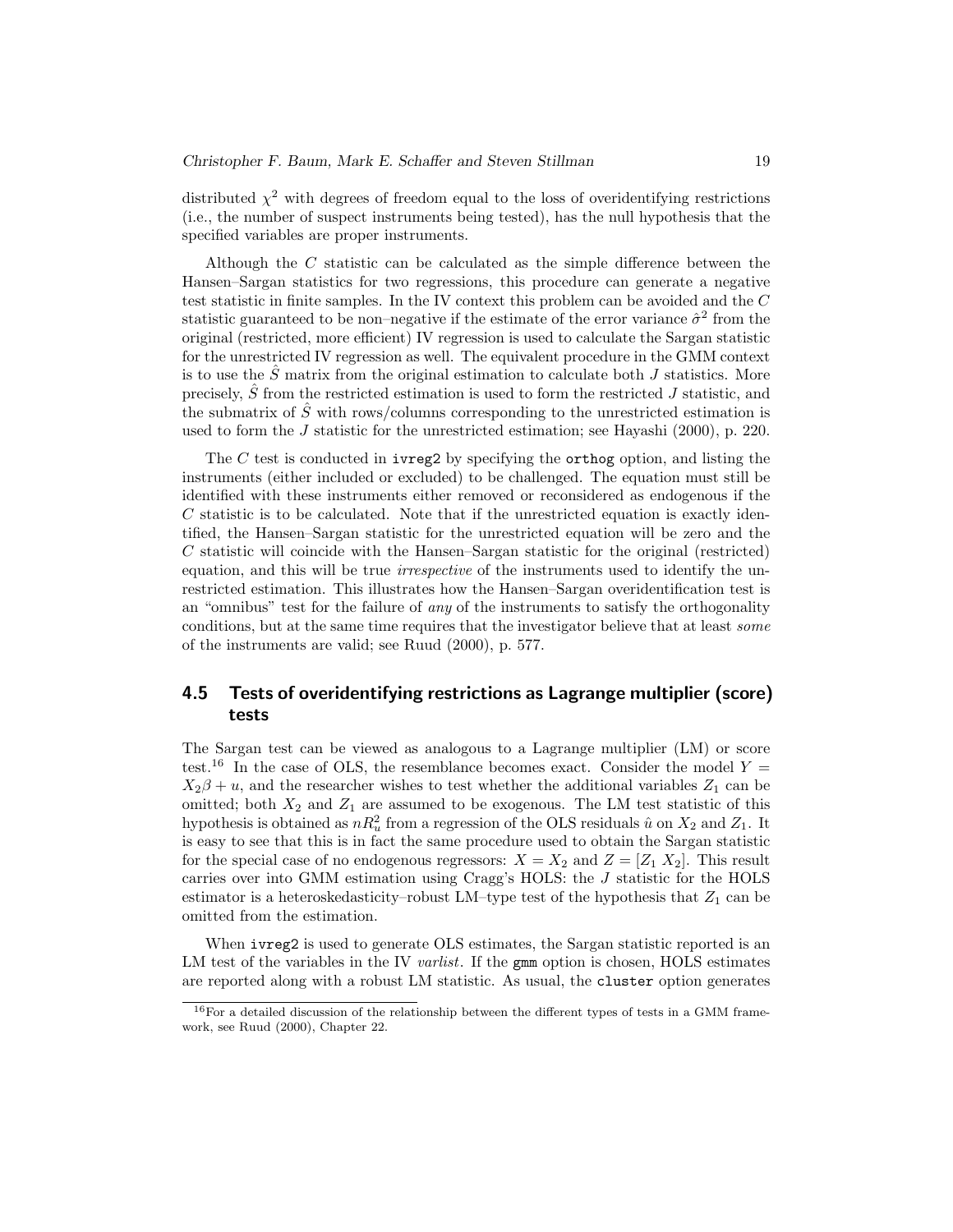#### 20 Instrumental variables and GMM: Estimation and testing

a statistic that is robust to arbitrary intra–cluster correlation.

If the estimation method is OLS but the error is not homoskedastic, then the standard LM test is no longer valid. A heteroskedasticity–robust version is, however, available.<sup>17</sup> The robust LM statistic for OLS is numerically equivalent to the  $J$  statistic from feasible efficient two–step GMM, i.e., HOLS, a result which again does not seem to have been noted in the literature.

# 5 Testing for endogeneity of the regressors

There may well be reason to suspect non–orthogonality between regressors and errors which can arise from several sources, after all, including classical errors–in–variables. Turning to IV or efficient GMM estimation for the sake of consistency must be balanced against the inevitable loss of efficiency. As Wooldridge states, "...an important cost of performing IV estimation when  $x$  and  $u$  are uncorrelated: the asymptotic variance of the IV estimator is always larger, and sometimes much larger, than the asymptotic variance of the OLS estimator." (Wooldridge (2003), p. 490) Naturally, this loss of efficiency is a price worth paying if the OLS estimator is biased and inconsistent; thus a test of the appropriateness of OLS, and the necessity to resort to instrumental variables or GMM methods, would be very useful. The intuition for such a test may also be couched in terms of the number of orthogonality conditions available. May all or some of the included endogenous regressors be appropriately treated as exogenous? If so, these restrictions can be added to the set of moment conditions, and more efficient estimation will be possible.

### 5.1 Durbin–Wu–Hausman tests for endogeneity in IV estimation

Many econometrics texts discuss the issue of "OLS vs. IV" in the context of the Durbin– Wu–Hausman (DWH) tests, which involve estimating the model via both OLS and IV approaches and comparing the resulting coefficient vectors. In the Hausman form of the test, a quadratic form in the differences between the two coefficient vectors, scaled by the precision matrix, gives rise to a test statistic for the null hypothesis that the OLS estimator is consistent and fully efficient.

Denote by  $\hat{\beta}^c$  the estimator that is consistent under both the null and the alternative hypotheses, and by  $\hat{\beta}^e$  the estimator that is fully efficient under the null but inconsistent if the null is not true. The Hausman (1978) specification test takes the quadratic form

where  
\n
$$
H = n(\hat{\beta}^c - \hat{\beta}^e)'D^-(\hat{\beta}^c - \hat{\beta}^e)
$$
\n
$$
D = (V(\hat{\beta}^c) - V(\hat{\beta}^e))
$$
\n(45)

and where  $V(\hat{\beta})$  denotes a consistent estimate of the asymptotic variance of  $\beta$ , and the

<sup>17</sup>See Wooldridge (2002), pp. 58–61, and Wooldridge (1995) for more detailed discussion.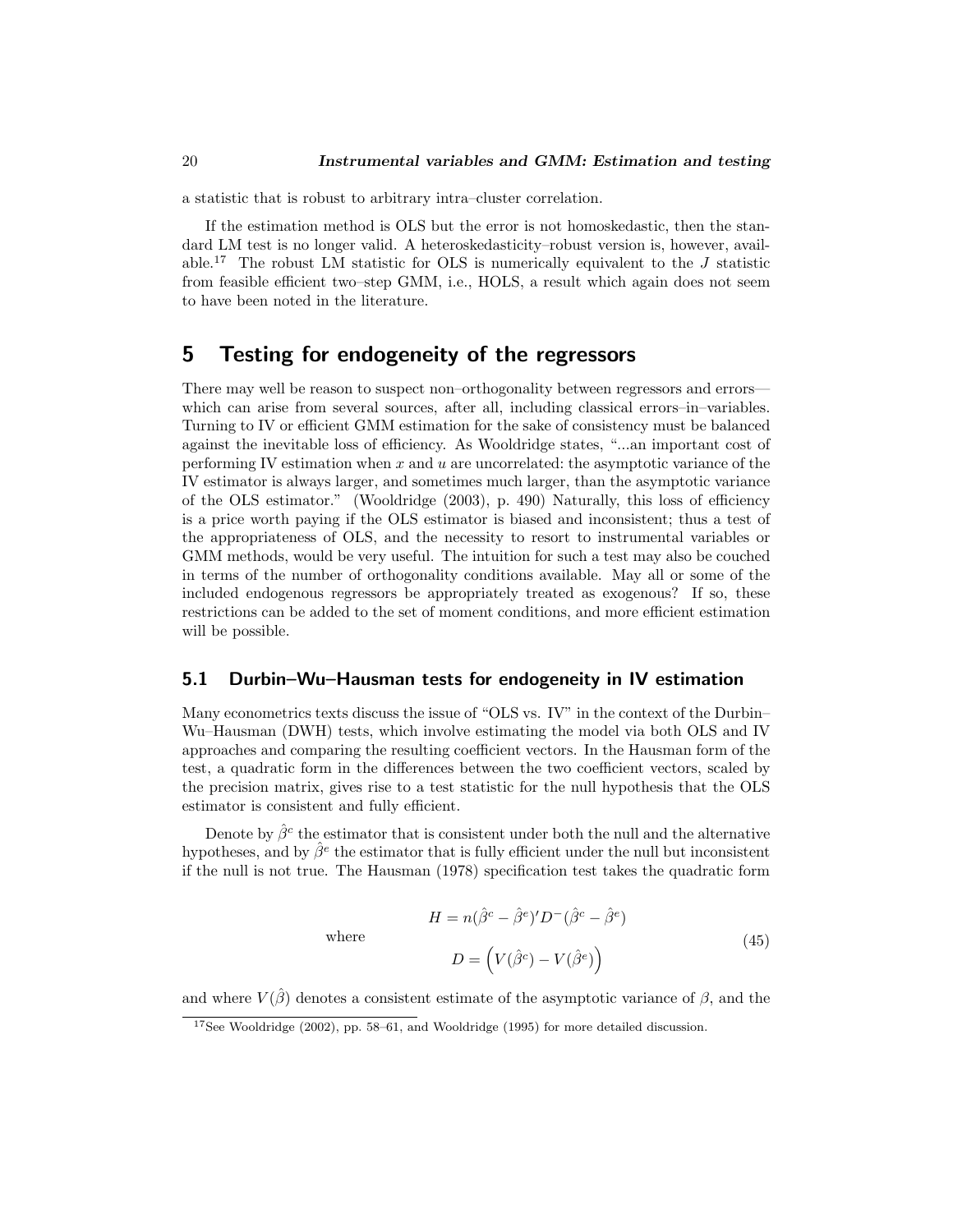operator <sup>−</sup> denotes a generalized inverse.

A Hausman statistic for a test of endogeneity in an IV regression is formed by choosing OLS as the efficient estimator  $\hat{\beta}^e$  and IV as the inefficient but consistent estimator  $\hat{\beta}^c$ . The test statistic is distributed as  $\chi^2$  with  $K_1$  degrees of freedom, this being the number of regressors being tested for endogeneity. The test is perhaps best interpreted not as a test for the endogeneity or exogeneity of regressors per se, but rather as a test of the consequence of employing different estimation methods on the same equation. Under the null hypothesis that OLS is an appropriate estimation technique, only efficiency should be lost by turning to IV; the point estimates should be qualitatively unaffected.

The Hausman statistic comes in several flavors, depending on which estimates of the asymptotic variances are used. An obvious possibility would be to use  $V(\hat{\beta}_{IV})$ and  $V(\hat{\beta}_{OLS})$  as generated by standard IV and OLS estimation; this would be the result if Stata's hausman command were used without any options. This is actually rarely done because, although asymptotically valid, it has the drawback of possibly generating a negative Hausman statistic in finite samples.<sup>18</sup> Avoiding this problem is straightforward, however. Recall that the standard asymptotic covariances for IV and OLS are

$$
V(\hat{\beta}_{IV}) = \hat{\sigma}_{IV}^2 (X' P_Z X)^{-1} \qquad V(\hat{\beta}_{OLS}) = \hat{\sigma}_{OLS}^2 (X' X)^{-1} \qquad (46)
$$

Under the null, both the IV and the OLS estimates of the error variance are consistent estimators of  $\sigma$ , and either can be used to form the Hausman statistic. If a common estimate of  $\sigma$  is used, then the generalized inverse of D is guaranteed to exist and a positive test statistic is guaranteed.<sup>19</sup>

If the Hausman statistic is formed using the OLS estimate of the error variance, then the  $D$  matrix in Equation  $(45)$  becomes

$$
D = \hat{\sigma}_{OLS}^{2} ((X'P_{Z}X)^{-1} - (X'X)^{-1})
$$
\n(47)

This version of the endogeneity test was first proposed by Durbin (1954) and separately by Wu (1973) (his  $T_4$  statistic) and Hausman (1978). It can be obtained within Stata by using hausman with the sigmamore option in conjunction with estimation by regress, ivreg and/or ivreg2.

If the Hausman statistic is formed using the IV estimate of the error variance, then the D matrix becomes

$$
D = \hat{\sigma}_{IV}^{2} ((X'P_{Z}X)^{-1} - (X'X)^{-1})
$$
\n(48)

<sup>&</sup>lt;sup>18</sup>Readers should also bear in mind here and below that the estimates of the error variances may or may not have small-sample corrections, according to the estimation package used and the options chosen. If one of the variance-covariance matrices in  $D$  uses a small-sample correction, then so should the other.

<sup>&</sup>lt;sup>19</sup>The matrix difference in (47) and (48) has rank  $K_1$ ; see Greene (2000), pp. 384–385. Intuitively, the variables being tested are those not shared by  $X$  and  $Z$ , namely the  $K_1$  endogenous regressors  $X_1$ . The Hausman statistic for the endogeneity test can also be expressed in terms of a test of the coefficients of the endogenous regressors alone and the rest of the βs removed. In this alternate form, the matrix difference in the expression equivalent to (47) is positive definite and a generalized inverse is not required. See Bowden and Turkington (1984), pp. 50–51.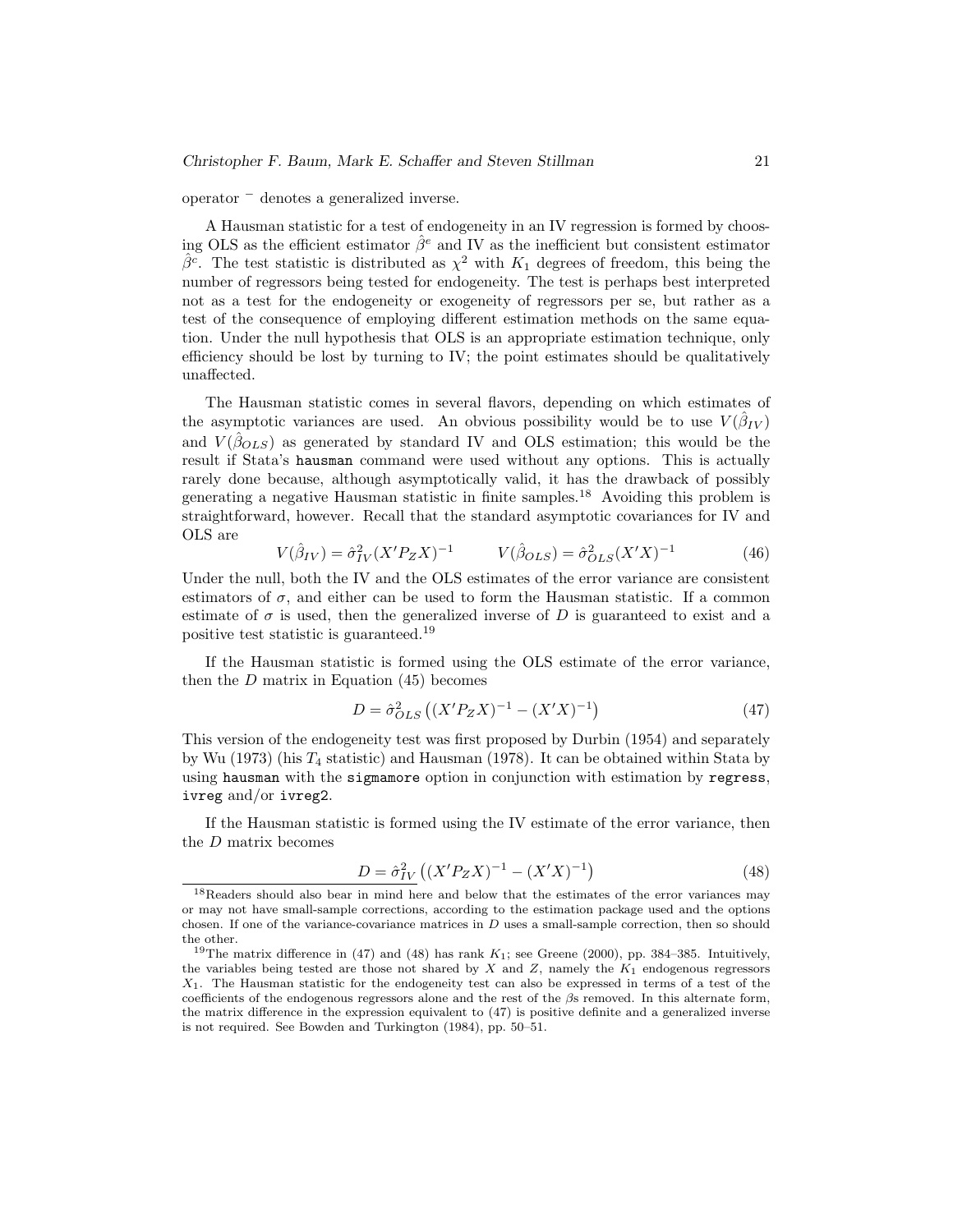This version of the statistic was proposed by separately by Wu  $(1973)$  (his  $T_3$  statistic) and Hausman (1978). It can be obtained within Stata by using hausman with the (undocumented) sigmaless option.

Use of hausman with the sigmamore or sigmaless options avoids the additional annoyance that because Stata's hausman tries to deduce the correct degrees of freedom for the test from the rank of the matrix  $D$ , it may sometimes come up with the wrong answer. It will correctly report  $K_1$  degrees of freedom for the test if a common estimate of the error variance is used, i.e., in either the Durbin  $(47)$  or Wu  $T_3$   $(48)$  forms of the statistic,<sup>20</sup> but not if both  $V(\hat{\beta}_{IV})$  and  $V(\hat{\beta}_{OLS})$  are used to form D. What will happen in this case is that hausman will report the correct  $\chi^2$  statistic, but with degrees of freedom equal to  $K$  rather than  $K_1$ , and the user will have to calculate the correct p−value by hand.

Although these different flavors of the DWH endogeneity test are asymptotically equivalent, they will differ numerically, and may perform differently in finite samples. Given the choice between forming the Hausman statistic using either  $\hat{\sigma}_{OLS}^2$  or  $\hat{\sigma}_{IV}^2$ , the standard choice is the former (the Durbin statistic) because under the null both are consistent but the former is more efficient. The Durbin flavor of the test has the additional advantage of superior performance when instruments are weak (Staiger and Stock (1997)).

## 5.2 Extensions: Testing a subset of the regressors for endogeneity, and heteroskedastic-robust testing for IV and GMM estimation

In some contexts, the researcher may be certain that one or more regressors in  $X_1$  is endogenous but may question the endogeneity of the others. In such a context the DWH tests above are easily modified to apply to a subset of the endogenous regressors.

Consider dividing the set of endogenous regressors into two subsets,  $X_{1A}$  and  $X_{1B}$ , where only the second set of variables is to be tested for endogeneity. In the tests using the Hausman statistic formulation, Equation (45), the less efficient but consistent estimator  $\hat{\beta}^c$  remains the IV estimator  $\hat{\beta}_{IV}$ , but the fully efficient estimator is now the IV estimator  $\hat{\beta}_{IVB}$  from the regression in which  $X_{1A}$  is still treated as endogenous but  $X_{1B}$  is treated as exogenous. A positive test statistic can again be guaranteed if the estimate of the error variance  $\hat{\sigma}$  used in the matrix D is from either of the two IV estimations, since both are consistent under the null. Again, use of the  $\hat{\sigma}^2$  from the more efficient estimation is traditional.

The Hausman statistic framework of Equation (45) for tests of the endogeneity of regressors is available both for IV estimation with robust standard errors and for efficient GMM estimation. The procedure is essentially the same as in the standard IV vs. OLS case discussed above: estimate the equation twice, once with the regressors being tested as exogenous (the more efficient estimator) and once with the same regressors treated as

<sup>&</sup>lt;sup>20</sup>This works in the former two cases because the matrix difference in (47) and (48) has rank  $K_1$ ; see note 19 above.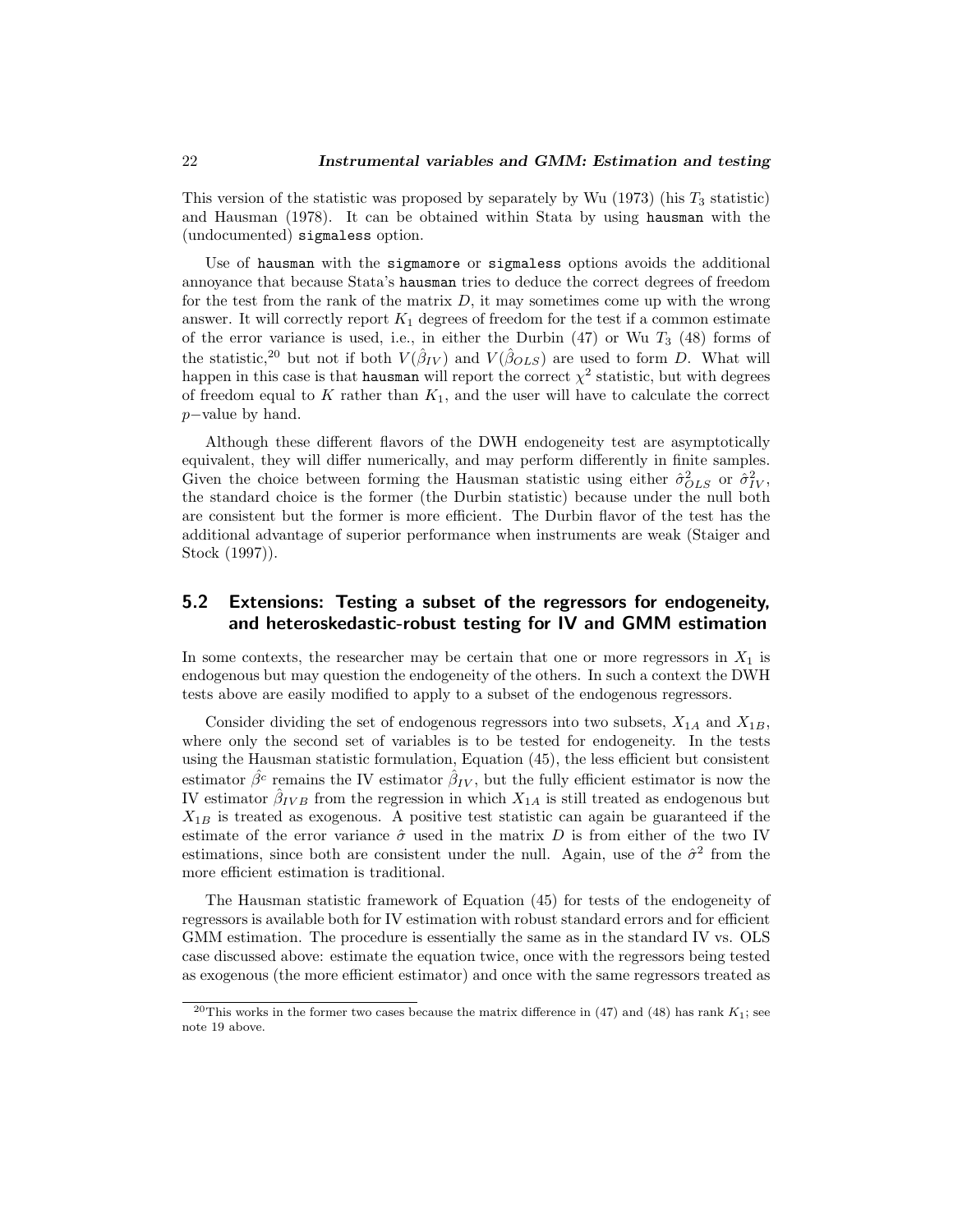endogenous (the less efficient but consistent estimator), and form the Hausman statistic using the estimated coefficients and (robust) covariance matrices.

If Stata's hausman command is used to form the statistic this way, the mildly annoying problem of a possibly negative Hausman statistic can arise, and furthermore hausman will report the correct statistic but with the wrong degrees of freedom (K instead of the correct  $K_1$ ). The way to guarantee a non-negative test statistic is the same method used with the  $C$  test: the equivalent of the sigmamore option of hausman would be to use the  $\tilde{S}$  matrix from the more efficient estimation to form the covariance matrix for the less efficient but consistent estimation as well; see Section 4.4. Unfortunately, this feature is not available with hausman, <sup>21</sup> nor can it easily be computed by hand, but it is available via the orthog option of ivreg2, as we shall see at the very end of this section.

## 5.3 Durbin–Wu–Hausman tests as GMM tests of orthogonality conditions

Readers at this point may be wondering about the relationship between the GMM tests of orthogonality conditions implemented by the Hansen–Sargan, Basmann and C tests as discussed in Sections 4.2-4.4, and the Durbin–Wu–Hausman tests. The potential resemblance is even closer once we note that the application of the Hausman test is not limited to testing the endogeneity of regressors.

A Hausman test, like the C test, can be used to test a variety of combinations of the orthogonality conditions, not only those involving regressors but those involving excluded instruments as well. Denote by  $L^e$  and  $L^c$  the number of total instruments in, respectively, the restricted (efficient) and the unrestricted (consistent but inefficient) regressions.  $L^e - L^c$  is therefore the number of orthogonality conditions being tested. Also denote by  $K_1^c$  the number of endogenous regressors in the unrestricted regression. Then it can be shown that under conditional homoskedasticity, the Hausman statistic based on IV or GMM estimates,  $\hat{\beta}^e$  and  $\hat{\beta}^c$ , respectively, will be distributed as  $\chi^2$  with degrees of freedom =  $Min[L^{e}-L^{c}, K_{1}^{c}]$ . In the conditional heteroskedasticity case, the degrees of freedom will be  $L^e - L^c$  if  $L^e - L^c \leq K_1^c$  but unknown otherwise (making the test impractical).<sup>22</sup>

What, then, is the difference between the GMM C test and the Hausman specification test? In fact, because the two estimators being tested are both GMM estimators, the Hausman specification test is a test of linear combinations of orthogonality conditions (Ruud (2000), pp. 578-584). When the particular linear combination of orthogonality conditions being tested is the same for the  $C$  test and for the Hausman test, the two test statistics will be numerically equivalent. We can state this more precisely as follows: If  $L^e - L^c \leq K_1^c$ , the C statistic and the Hausman statistic are numerically

 $21$ Users beware: the sigmamore option following a robust estimation will not only fail to accomplish this, it will generate an invalid test statistic as well.

 $22$ See Hausman and Taylor (1981) and Newey (1985), summarized by Hayashi (2000), pp. 233–34.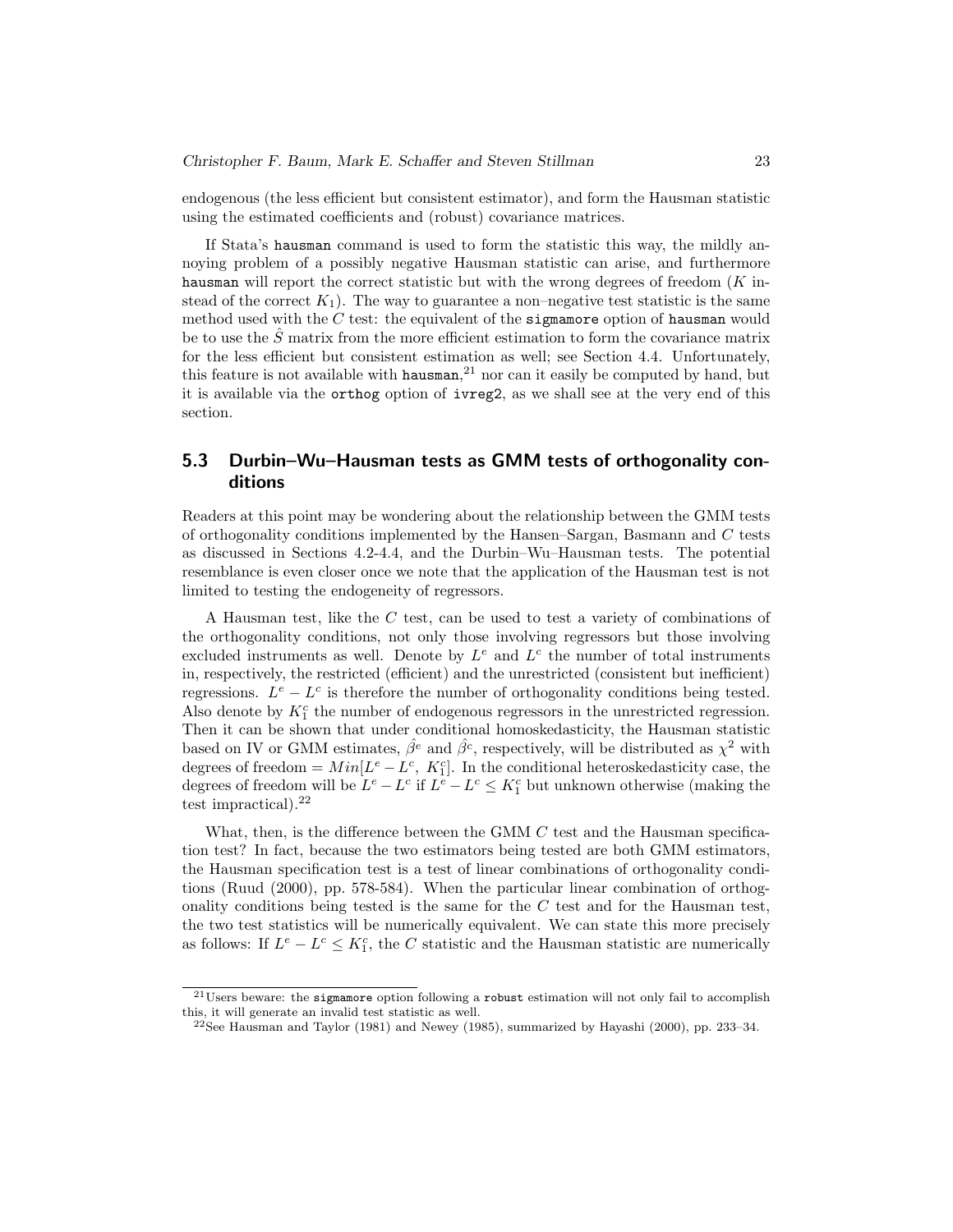equivalent.<sup>23</sup> If  $L^e - L^c > K_1^c$ , the two statistics will be numerically different, the C statistic will have  $L^e - L^c$  degrees of freedom, and the Hausman statistic will have  $K_1^c$ degrees of freedom in the conditional homoskedasticity case (and an unknown number of degrees of freedom in the conditional heteroskedasticity case).

One commonly encountered case in which the two statistics are exactly equivalent is in fact the one with which we began our discussion of DWH tests, namely when we want to test the endogeneity of regressors. An example of when the two test statistics differ would arise when the investigator has suspicions about a large number of excluded instruments. In this case, the number of instruments being tested,  $L^e - L^c$ , may be larger than the  $K_1^c$  endogenous regressors in the less efficient estimation.

The intuition behind the circumstances in which the two statistics will differ follows from what is being tested. The Hausman test is a vector of contrasts test that detects changes in the coefficients of the regressors treated as endogenous in the consistent but inefficient specifications. When the number of moment conditions being tested is larger than the number of endogenous regressors that will be affected by them, the Hausman test will have fewer degrees of freedom than the C test. This means an investigator faces a trade–off when deciding which of the two tests to use: when the two tests differ, the Hausman test is a test of linear combinations of moment conditions, and is more powerful than the C test at detecting violations on restrictions of these linear combinations, but the latter test will be able to detect other violations of moment conditions that the former test cannot. As Ruud (2000), pp. 585, points out, one of the appealing features of the Hausman test is that its particular linear combination of moment conditions also determines the consistency of the more efficient GMM estimator.

There is an interesting semantic issue here: is there a difference between an "endogeneity test" and a test of "exogeneity" or "orthogonality"? The answer is, in the IV context, "not really". The DWH endogeneity tests are usually presented in textbooks as tests of "endogeneity", and the Hansen–Sargan–Basmann–C-tests are usually presented as tests of the "validity" or "exogeneity" of instruments—and we have adopted these conventions here—but they are all really just tests of orthogonality conditions. The reason for the different terminology relates, instead, to the circumstances in which the researcher is operating and in particular his/her starting point. Say we start with an IV estimation in which two regressors  $x_{1A}$  and  $x_{1B}$  are treated as endogenous and there are five excluded instruments. We suspect that we do not need to be instrumenting  $x_{1B}$ , and so we employ the Hausman form of the DWH endogeneity test to see whether or not we can increase our set of orthogonality conditions from 5 to 6. Now consider a second researcher whose priors are somewhat less conservative; s/he starts with a specification in which  $x_{1A}$  is still treated as endogenous but  $x_{1B}$  is exogenous. S/he does, however, have the same suspicions about  $x_{1B}$ , and so s/he employs a C test of its orthogonality to see whether or not s/he needs to reduce the set of orthogonality conditions from 6 to 5. The two tests are numerically the same, and are testing the same hypothesis—the exogeneity of  $x_{1B}$ —and the only difference is the starting point of the researchers.

<sup>23</sup>We also need to assume, of course, that the two tests use the same estimate of the error variance,  $\hat{\sigma}^2$ , or the same  $\hat{S}$  matrix.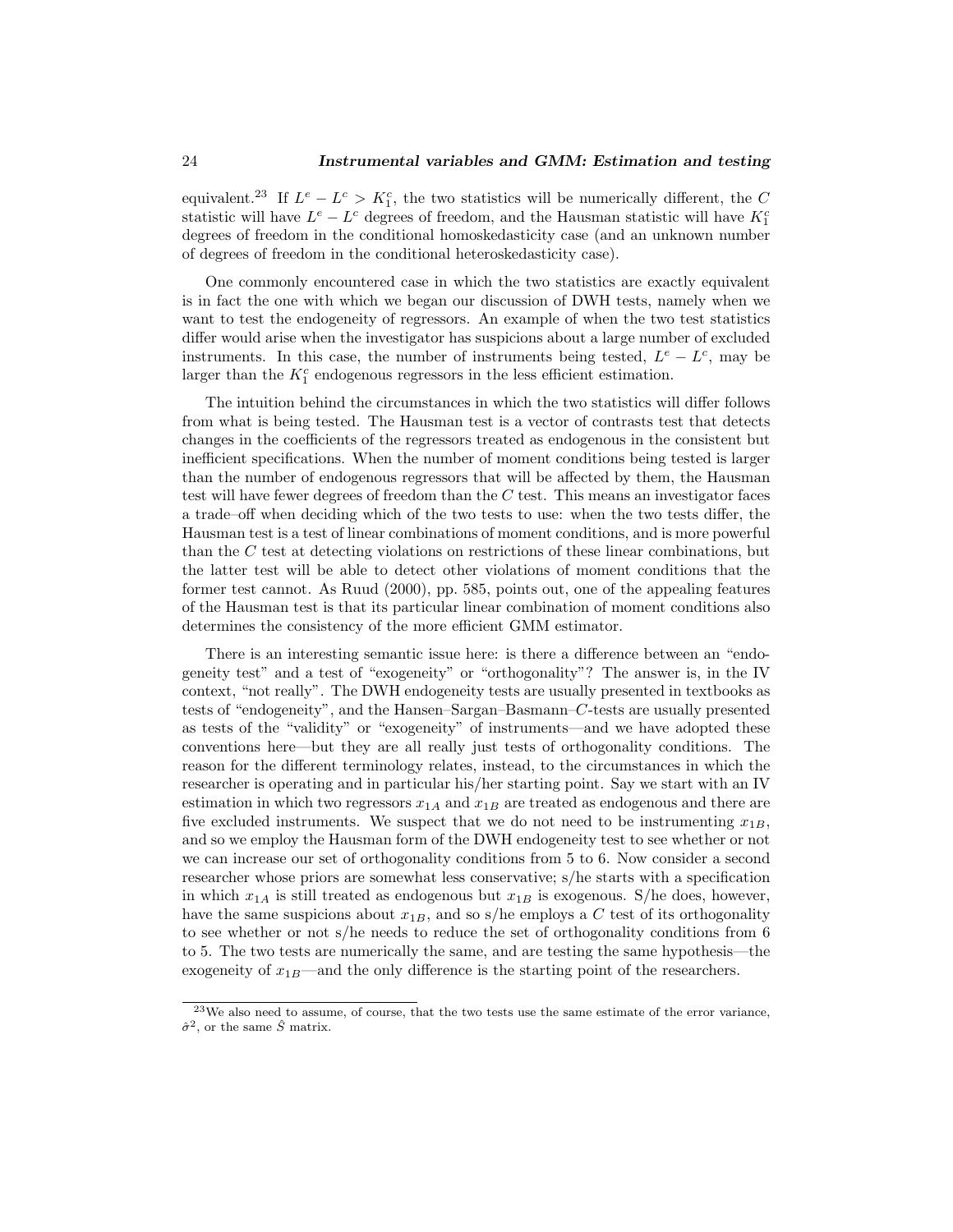#### 5.4 DWH endogeneity tests in practice

There are a variety of ways of conducting a DWH endogeneity test in Stata for the standard IV case with conditional homoskedasticity. Three equivalent ways of obtaining the Durbin flavor of the Durbin–Wu–Hausman statistic (47) are:

- 1. Estimate the less efficient but consistent model using IV, followed by the command hausman, save. Then estimate the fully efficient model by OLS (or by IV if only a subset of regressors is being tested for endogeneity), followed by hausman, sigmamore.
- 2. Estimate the fully efficient model using ivreg2, specifying the regressors to be tested in the orthog option.
- 3. Estimate the less efficient but consistent model using ivreg, then use ivendog to conduct an endogeneity test. This program will take as its argument a varlist consisting of the subset of regressors to be tested for endogeneity; if the varlist is empty, the full set of endogenous regressors is tested.

The latter two methods are of course more convenient than the first, as the test can be done in one step.

Yet another asymptotically equivalent flavor of the DWH test is available for standard IV estimation under conditional homoskedasticity, and is included in the output of ivendog. This is the test statistic introduced by Wu (1973) (his  $T_2$ ), and separately shown by Hausman (1978) to be calculated straightforwardly through the use of auxiliary regressions. We will refer to it as the Wu–Hausman statistic.<sup>24</sup>

Consider a simplified version of our basic model (1) with a single endogenous regressor  $x_1$ :

$$
y = \beta_1 x_1 + X_2 \beta_2 + u,\tag{49}
$$

with  $X_2 \equiv Z_2$  assumed exogenous (including the constant, if one is specified) and with excluded instruments  $Z_1$  as usual. The auxiliary regression approach involves estimating the reduced form (first–stage) regression for  $x_1$ :

$$
x_1 = Z_1 \Gamma_1 + X_2 \Gamma_2 + v = Z\Gamma + v \tag{50}
$$

We are concerned with testing that  $x_1 \perp u$ . Since by assumption each z in Z is uncorrelated with  $u$ , the first stage regression implies that this condition is equivalent to a test of  $v \perp u$ . Exogeneity of the z's implies that  $\hat{v}$ —the residuals from OLS estimation of the first–stage regression  $(50)$ —will be a consistent estimator of v. Thus, we augment Equation (49) with  $\hat{u}$  and reestimate it with OLS. A t–test of the significance of  $\hat{v}$  in this auxiliary regression is then a direct test of the null hypothesis—in this context, that  $\theta = 0$ :

$$
y = \beta_1 x_1 + X_2 \beta_2 + \theta \hat{v} + \epsilon \tag{51}
$$

<sup>24</sup>A more detailed presentation of the test can be found in Davidson and MacKinnon (1993), pp. 237– 42.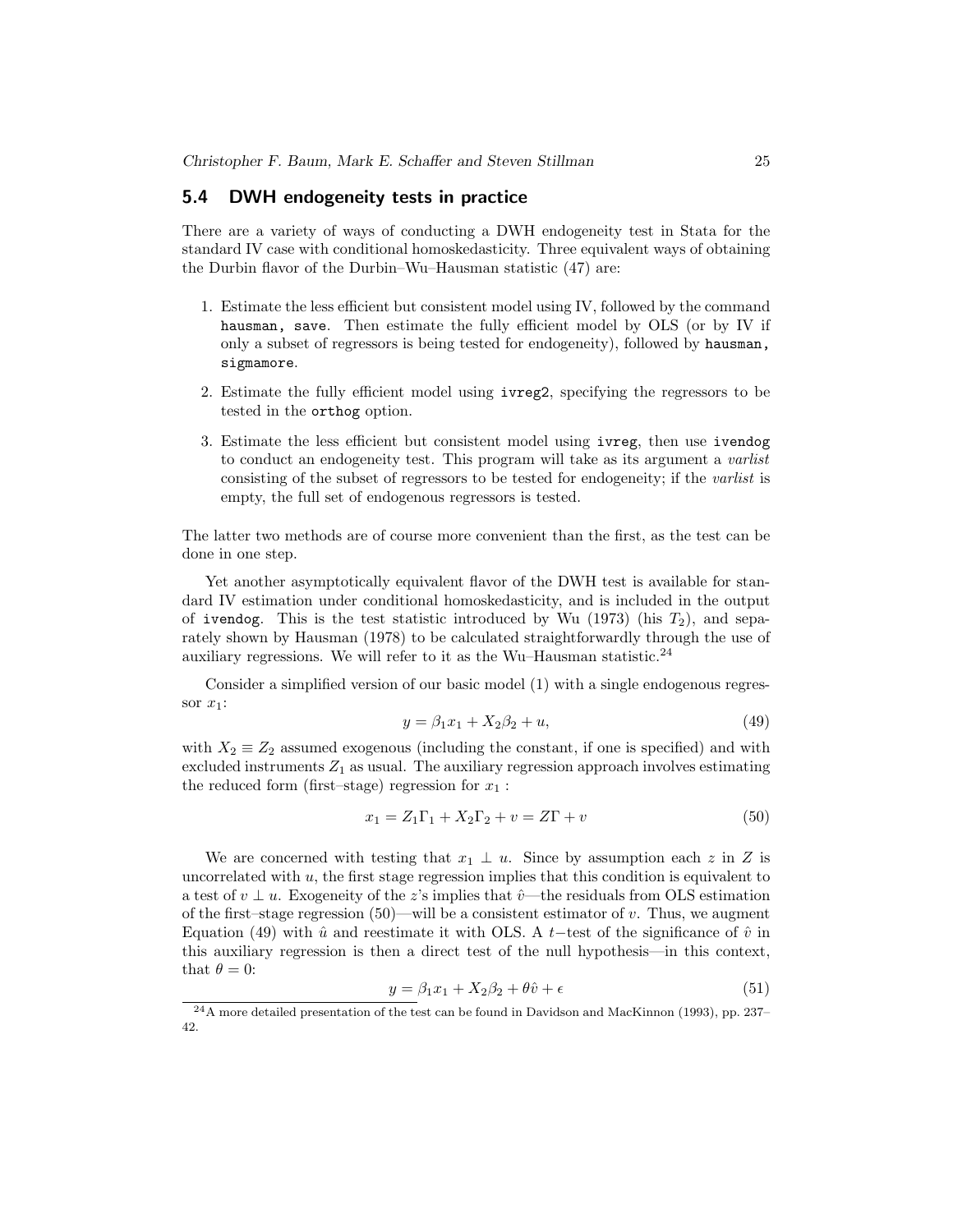#### 26 Instrumental variables and GMM: Estimation and testing

The Wu–Hausman test may be readily generalized to multiple endogenous variables, since it merely requires the estimation of the first–stage regression for each of the endogenous variables, and augmentation of the original model with their residual series. The test statistic then becomes an  $F$ -test, with numerator degrees of freedom equal to the number of included endogenous variables. One advantage of the Wu–Hausman  $F$ -statistic over the other DWH tests for IV vs. OLS is that with certain normality assumptions, it is a finite sample test exactly distributed as  $F$  (see Wu (1973) and Nakamura and Nakamura (1981)). Wu (1974)'s Monte Carlo studies also suggest that this statistic is to be preferred to the statistic using just  $\hat{\sigma}_{IV}^2$ .

A version of the Wu–Hausman statistic for testing a subset of regressors is also available, as Davidson and MacKinnon (1993), pp. 241–242 point out. The modified test involves estimating the first–stage regression for each of the  $K_{1B}$  variables in  $X_{1B}$ in order to generate a residual series. These residual series  $V_B$  are then used to augment the original model:

$$
y = X_{1A}\delta + X_{1B}\lambda + X_{2}\beta + \hat{V}_{B}\Theta + \epsilon
$$
\n(52)

which is then estimated via instrumental variables, with only  $X_{1A}$  specified as included endogenous variables. The test for endogeneity of the variables in  $X_{1B}$  is then a test for the joint significance of the  $\Theta$  estimates; rejection of that null hypothesis implies that instruments must be provided for the  $X_{1B}$  variables.

An inconvenient complication here is that an ordinary F-test for the significance of Θ in this auxiliary regression will not be valid, because the unrestricted sum of squares needed for the denominator is wrong, and obtaining the correct SSR requires further steps (see Davidson and MacKinnon (1993), chapter 7). Only in the special case where the efficient estimator is OLS will an ordinary F−test yield the correct test statistic. The auxiliary regression approach to obtaining the Wu–Hausman statistic described above has the further disadvantage of being computationally expensive and practically cumbersome when there are more than a few endogenous variables to be tested, because a residual series must be constructed separately for every endogenous variable being tested.

We have taken a different and simpler approach to programming the Wu–Hausman statistic in ivendog. The Durbin flavor of the Durbin–Wu–Hausman statistic (47) can be written as

During DWH: 
$$
\chi^2(K_{1B}) = \frac{Q^*}{USSR/n}
$$
\n(53)

and the Wu–Hausman F−statistic can be written

Wu-Hausman: 
$$
F(K_{1B}, n - K - K_{1B}) = \frac{Q^* / K_{1B}}{(USSR - Q^*)/(n - K - K_{1B})}
$$
 (54)

where  $Q^*$  is the difference between the restricted and unrestricted sums of squares given by the auxiliary regression  $(51)$  or  $(52)$ , and  $USSR$  is the sum of squared residuals from the efficient estimate of the model.<sup>25</sup> From the discussion in the preceding section,

<sup>&</sup>lt;sup>25</sup>See Wu (1973) or Nakamura and Nakamura (1981).  $Q^*$  can also be interpreted as the difference between the sums of squares of the second–stage estimation of the efficient model with and without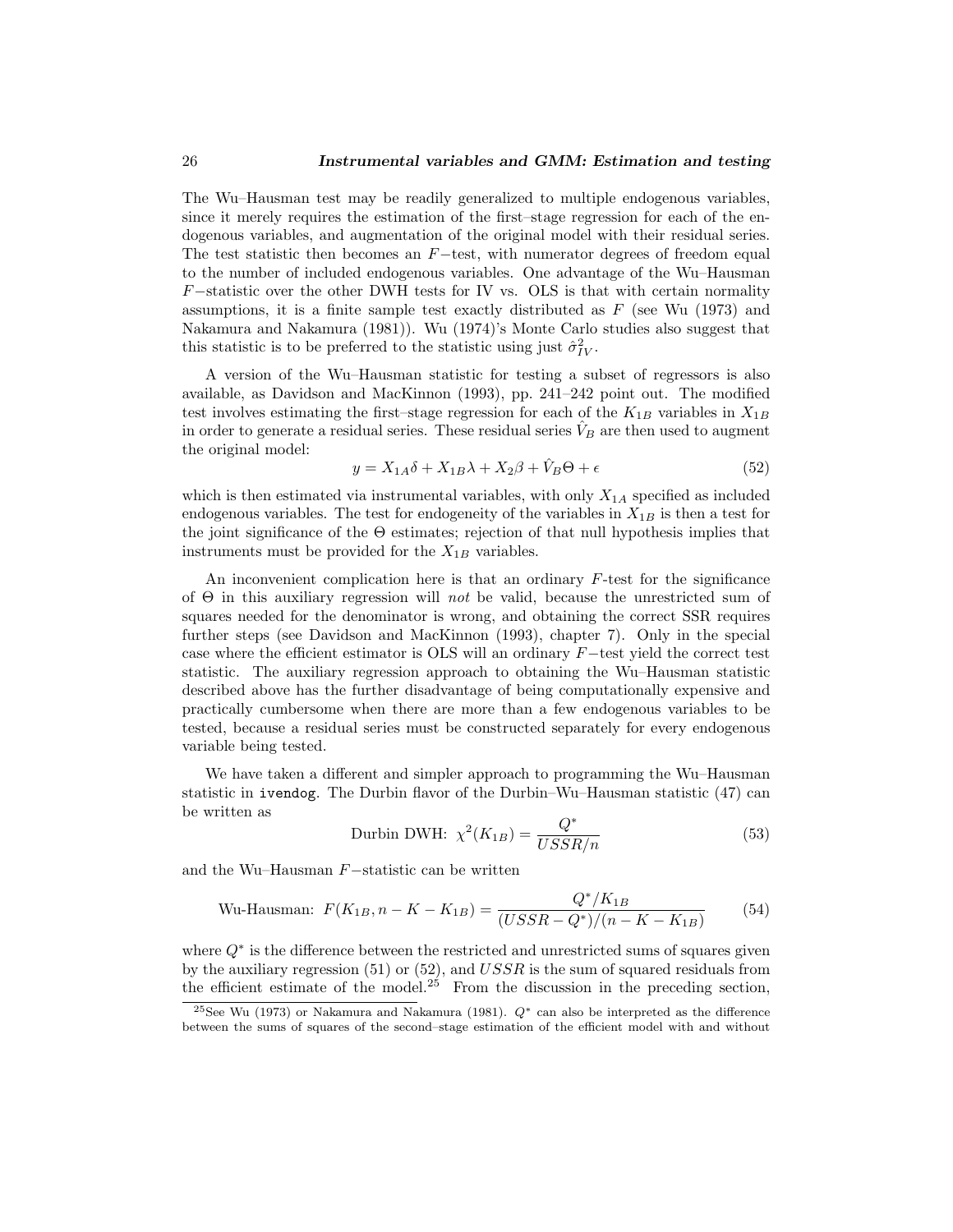however, we know that for tests of the endogeneity of regressors, the C statistic and the Hausman form of the DWH test are numerically equal, and when the error variance from the more efficient estimation is used, the Hausman form of the DWH test is the Durbin flavor. We also know from the discussion in sections  $(4.3)$  and  $(4.4)$  that the C statistic is simply the difference of two Sargan statistics, one for the unrestricted/consistent estimation and one for the restricted/efficient estimation, and we can use the estimate of the error variance from the more efficient estimation for both. Finally, we can see from Equations (53) and (54) that the Wu–Hausman  $F$ –statistic can be easily calculated from the same quantities needed for the DWH statistic.

This means that the Wu–Hausman  $F$ –statistic in Equation (54) does not need to be calculated using the traditional auxiliary regression method, with all the firststage regressions and generation of residual series as described above. Instead, it can be calculated using only three additional regressions: one to estimate the restricted/efficient model, and two artificial regressions to obtain the two Sargan statistics. More precisely, we can write

During the DWH: 
$$
\chi^2(K_{1B}) = \frac{\hat{u}_e' P_{Z, X_{1B}} \hat{u}_e - \hat{u}_c' P_Z \hat{u}_c}{\hat{u}_e' \hat{u}_e/n}
$$
\n(55)

W-H: 
$$
F(K_{1B}, n-K-K_{1B}) = \frac{(\hat{u}'_e P_{Z,X_{1B}} \hat{u}_e - \hat{u}'_e P_Z \hat{u}_e)/K_{1B}}{(\hat{u}'_e \hat{u}_e - (\hat{u}'_e P_{Z,X_{1B}} \hat{u}_e - \hat{u}'_e P_Z \hat{u}_e))/(n-K-K_{1B})}
$$
 (56)

where  $\hat{u}_e$  and  $\hat{u}_c$  refer to the residuals from the restricted/efficient and unrestricted/consistent estimations respectively, and  $P_{Z,X_{1B}}$  is the projection matrix of the instruments Z augmented by the regressors  $X_{1B}$  whose endogeneity is being tested.

A special case worth noting is when the unrestricted/consistent estimation is exactly identified. In that case the Sargan statistic for that equation is zero, and hence  $\hat{u}'_c P_Z \hat{u}_c = 0$ . It is easy to see from the above that the Durbin flavor of the Durbin– Wu–Hausman  $\chi^2$  test statistic becomes identical to the Sargan statistic (43) for the restricted/efficient estimation, and the Wu–Hausman F−statistic becomes identical to Basmann's F−statistic (44).<sup>26</sup>

Whereas we have available a large smorgasboard of alternative but asymptotically equivalent tests of endogeneity in the case of IV estimation under conditional homoskedasticity, there is much less choice when estimating either IV with a robust covariance matrix or efficient GMM. As noted above, the use of hausman to test regressors for endogeneity in the context of heteroskedasticity–robust or efficient GMM estimation will sometimes generate negative test statistics, and the degrees of freedom printed out for the statistic will be wrong. If  $L^e - L^c > K_1^c$ , there is the additional problem that the degrees of freedom of the Hausman statistic are unknown. All these problems can be avoided and a valid endogeneity test statistic obtained simply through the use of

the residual series, and with the fitted values for the variables  $X_{1A}$  maintained as endogenous. If the efficient model is OLS, then of course the second–stage estimation is simply OLS augmented by the residual series.

<sup>26</sup>This is another way of illustrating that the estimate of the error variance used in Basmann's statistic comes from an estimation without any overidentifying restrictions being imposed; see the discussion of Equation (44) above.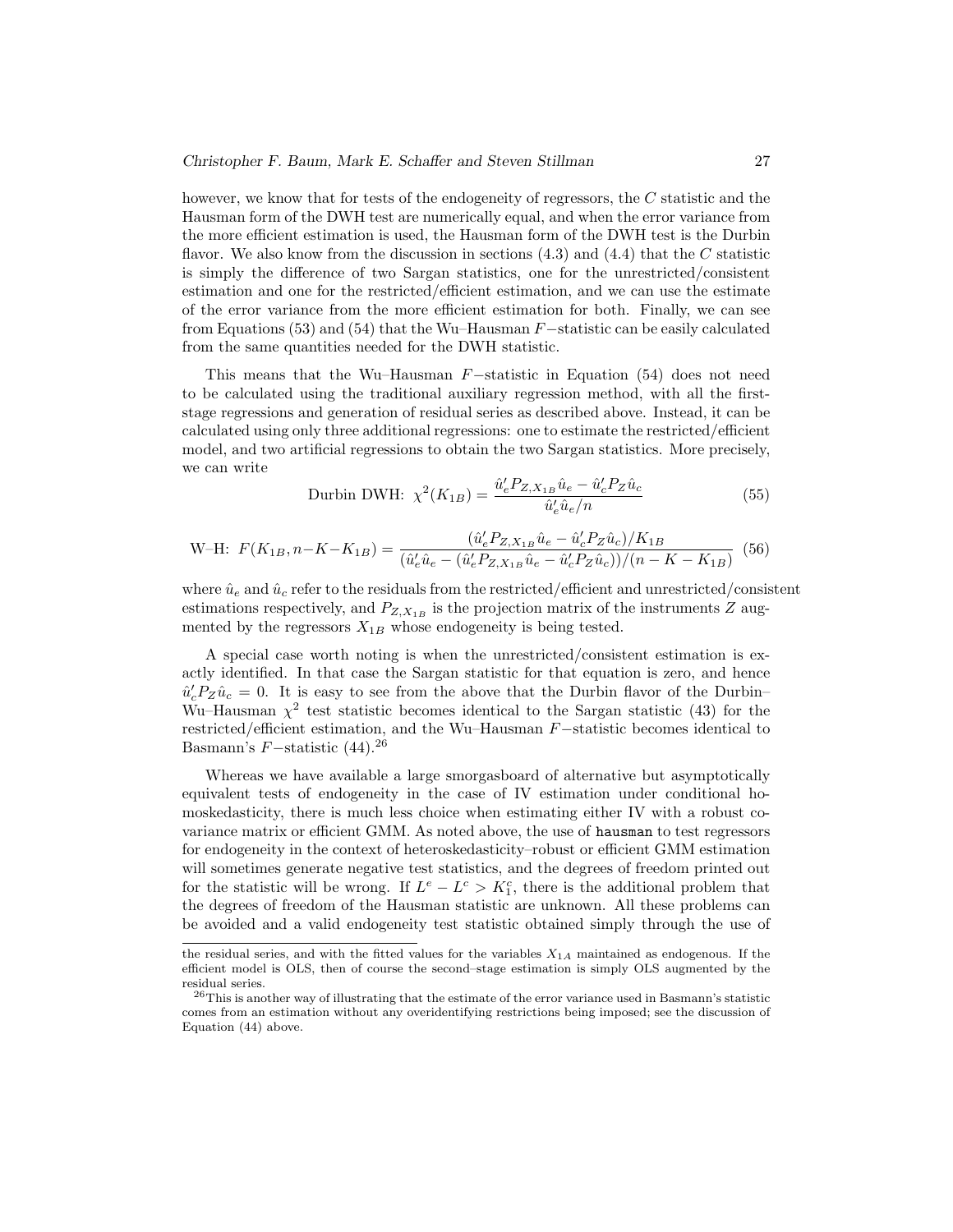the C statistic: estimate the restricted/fully efficient model with  $i$ **vreg2**, specifying the regressors to test for endogeneity in the orthog option.

# 6 Syntax diagrams

```
\texttt{ivreg2} depvar \lceil \text{varlist1} \rceil (varlist2=varlist_iv) \lceil \text{weight} \rceil \lceil \text{if } \exp \rceil \lceil \text{in } \text{range} \rceil\lceil , gmm orthog(\#) \underline{\text{small}} \underline{\text{level}}(\#) \underline{\text{h}}ascons \underline{\text{no}}constant \underline{\text{robust}}cluster(varname) first ffirst noheader nofooter eform(string)
depname(varname) mse1 plus
ivhettest \lceil \text{varlist} \rceil \rceil , ivlev ivsq fitlev fitsq ph phnorm nr2 bpg all \rceiloverid \begin{bmatrix} , & \text{chi2} & \text{dfr} & \text{f} & \text{all} \end{bmatrix}\texttt{ivendog} \lceil \textit{varlist} \rceil
```
# 7 Acknowledgements

We are grateful to Barbara Sianesi, Arthur Lewbel and seminar participants at Heriot– Watt University for their constructive suggestions. Errors remaining are our own.

# 8 References

- Ahn, S. C. 1995. Robust GMM Tests for Model Specification. Arizona State University (Working Paper).
- Arellano, M. 1987. Computing robust standard errors for within–groups estimators. Oxford Bulletin of Economics and Statistics 49: 431–434.
- Basmann, R. 1960. On finite sample distributions of generalized classical linear identifiability test statistics. Journal of the American Statistical Association 55(292): 650–659.
- Bound, J., D. A. Jaeger, and R. Baker. 1995. Problems with instrumental variables estimation when the correlation between the instruments and the endogeneous explanatory variable is weak. Journal of the American Statistical Association 90: 443–450.
- Bowden, R. J. and D. A. Turkington. 1984. Instrumental Variables. Cambridge: Cambridge University Press.
- Breusch, T. S. and A. R. Pagan. 1979. A simple test for heteroskedasticity and random coefficient variation. Econometrica 47: 1287–1294.
- Chamberlain, G. 1982. Multivariate regression models for panel data. Journal of Econometrics 18: 5–46.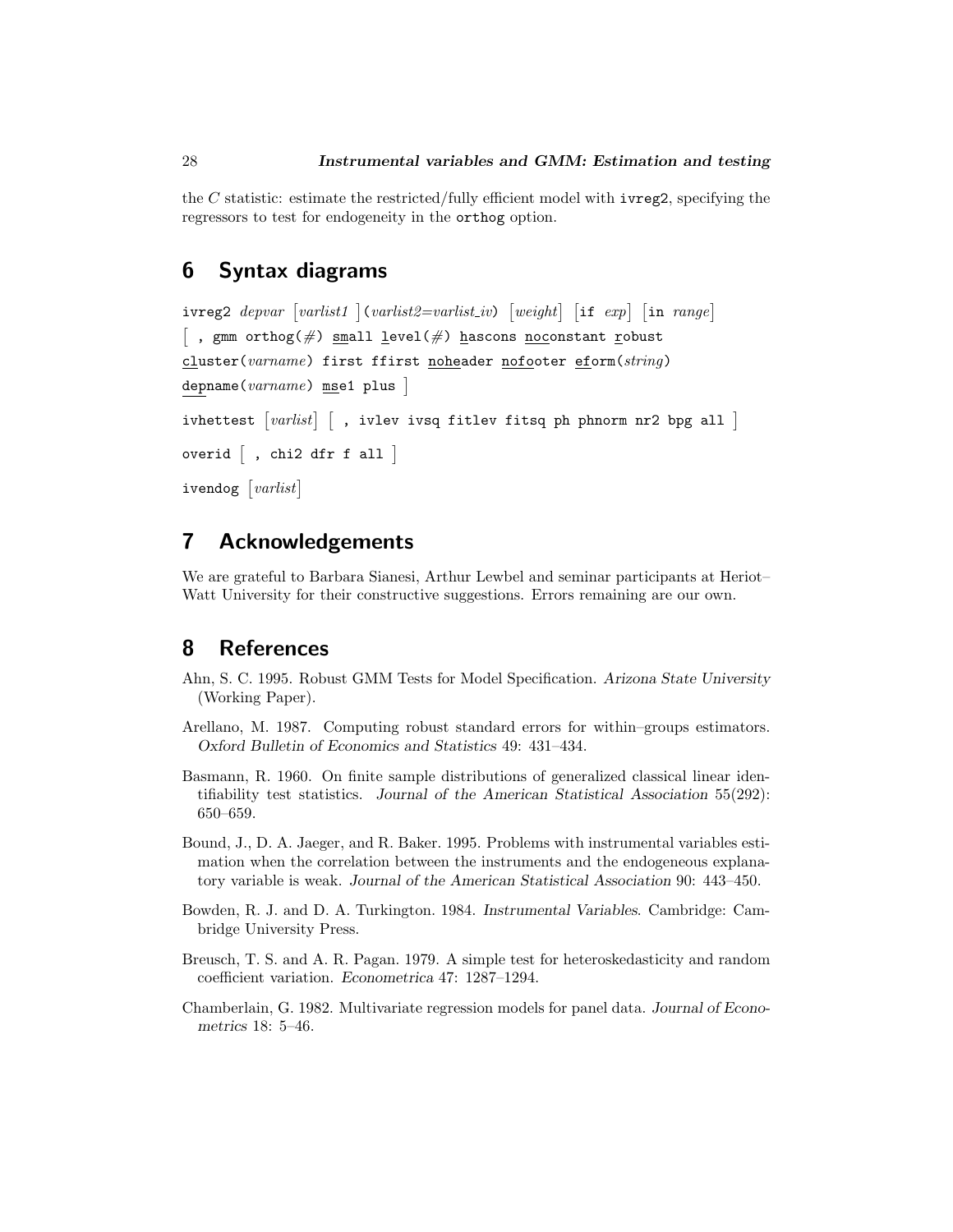- Cook, R. D. and S. Weisberg. 1983. Diagnostics for heteroscedasticity in regression. Biometrika 70: 1–10.
- Cragg, J. 1983. More efficient estimation in the presence of heteroskedasticity of unknown form. Econometrica 51: 751–763.
- Cumby, R. E., J. Huizinga, and M. Obstfeld. 1983. Two-step two-stage least squares estimation in models with rational expectations. Journal of Econometrics 21: 333– 355.
- Davidson, R. and J. G. MacKinnon. 1993. Estimation and Inference in Econometrics. 2nd ed. New York: Oxford University Press.
- Durbin, J. 1954. Errors in variables. Review of the International Statistical Institute 22: 23–32.
- Eichenbaum, M. S., L. P. Hansen, and K. J. Singleton. 1988. A time series analysis of representative agent models of consumption and leisure. Quarterly Journal of Economics 103(1): 51–78.
- Godfrey, L. G. 1978. Testing for multiplicative heteroskedasticity. Journal of Econometrics 8: 227–236.
- —. 1988. Misspecification tests in econometrics: The Lagrange multiplier principle and other approaches. Cambridge: Cambridge University Press.
- $-$ . 1999. Instrument relevance in multivariate linear models. Review of Economics  $\&$ Statistics 81(3): 550–552.
- Greene, W. H. 2000. Econometric Analysis. 4th ed. Upper Saddle River, NJ: Prentice– Hall.
- Hahn, J. and J. Hausman. 2002a. A new specification test for the validity of instrumental variables. Econometrica 70(1): 163–89.
- —. 2002b. Notes on bias in estimators for simultaneous equation models. Economics Letters 75(2): 237–41.
- Hansen, B. E. 2000. Econometrics. 1st ed. Madison, WI: http://www.ssc.wisc.edu/ bhansen/notes/notes.htm.
- Hansen, L. 1982. Large sample properties of generalized method of moments estimators. Econometrica 50(3): 1029–1054.
- Hansen, L., J. Heaton, and A. Yaron. 1996. Finite sample properties of some alternative GMM estimators. Journal of Business and Economic Statistics 14(3): 262–280.
- Hausman, J. 1978. Specification tests in econometrics. Econometrica 46(3): 1251–1271.
- Hausman, J. A. and W. E. Taylor. 1981. A generalized specification test. Economics Letters 8: 239–245.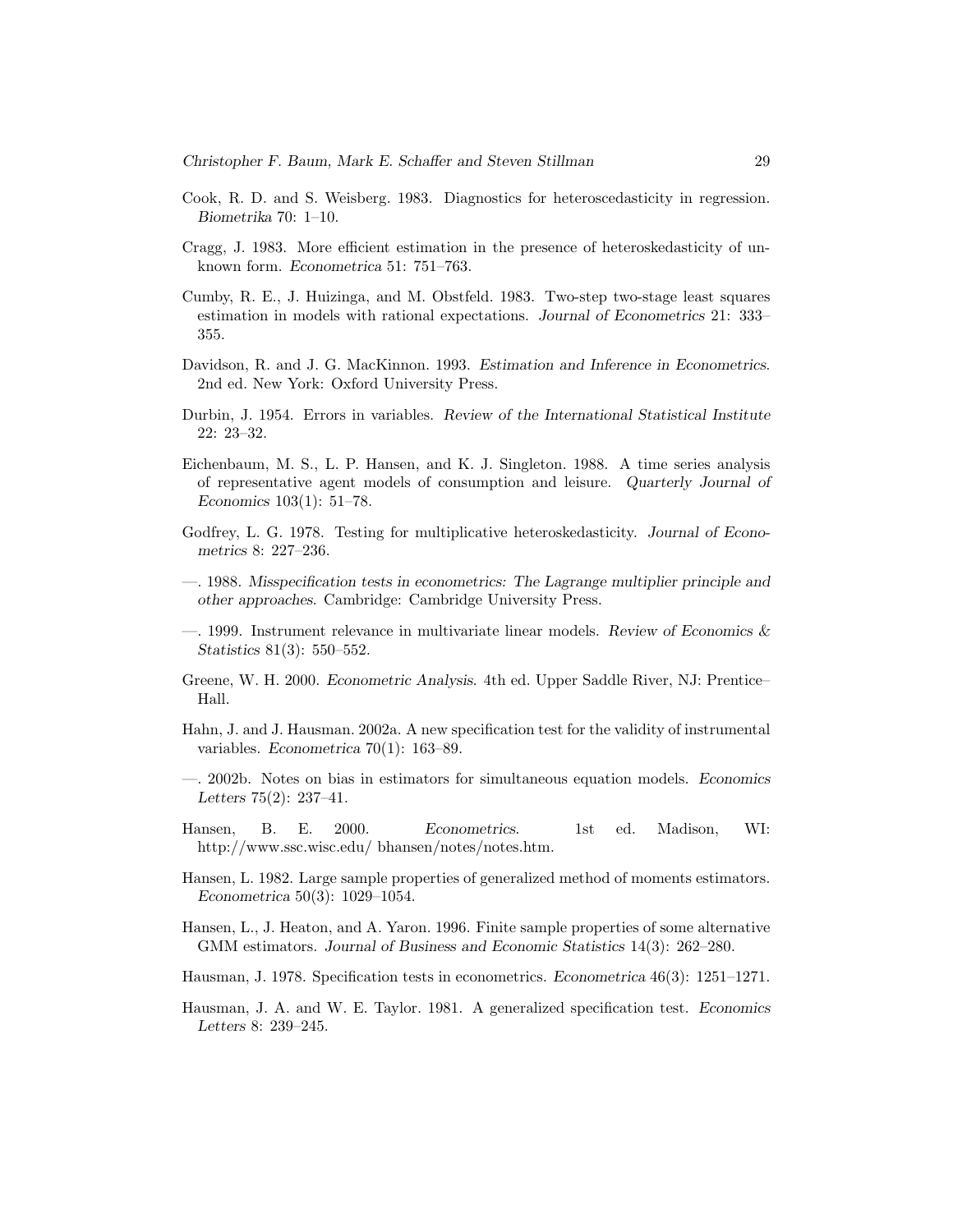Hayashi, F. 2000. Econometrics. 1st ed. Princeton, NJ: Princeton University Press.

- Hoxby, C. and M. D. Paserman. 1998. Overidentification tests with grouped data. National Bureau of Economic Research (Technical Paper 223).
- Kézdi, G. 2002. The Economic Returns to Education: Finite–Sample Properties of an IV Estimator. University of Michigan (Working Paper).
- Koenker, R. 1981. A note on Studentizing a test for heteroskedasticity. Journal of Econometrics 17: 107–112.
- Moulton, B. R. 1986. Random group effects and the precision of regression estimates. Journal of Econometrics 32: 385–397.
- Nakamura, A. and M. Nakamura. 1981. On the relationships among several specification error tests presented by Durbin, Wu, and Hausman. Econometrica 49(6): 1583–1588.
- Newey, W. 1985. Generalized method of moments specification testing. Journal of Econometrics 29: 229–256.
- Pagan, A. R. and D. Hall. 1983. Diagnostic tests as residual analysis. Econometric Reviews 2(2): 159–218.
- Pesaran, M. H. and L. W. Taylor. 1999. Diagnostics for IV regressions. Oxford Bulletin of Economics & Statistics 61(2): 255–281.
- Ruud, P. A. 2000. An Introduction to Classical Econometric Theory. Oxford: Oxford University Press.
- Sargan, J. 1958. The estimation of economic relationships using instrumental variables. Econometrica 26(3): 393–415.
- Shea, J. 1997. Instrument relevance in multivariate linear models: A simple measure. Review of Economics & Statistics 79(2): 348–352.
- Staiger, D. and J. H. Stock. 1997. Instrumental variables regression with weak instruments. Econometrica 65(3): 557–86.
- White, H. 1980. A heteroskedasticity-consistent covariance matrix estimator and a direct test for heteroskedasticity. Econometrica 48: 817–838.
- —. 1982. Instrumental variables regression with independent observations. Econometrica  $50(2)$ : 483-499.
- —. 1984. Asymptotic Theory for Econometricians. 1st ed. Orlando, FL: Academic Press.
- Wooldridge, J. M. 1995. Score diagnostics for linear models estimated by two stage least squares. In Advances in Econometrics and Quantitative Economics: Essays in honor of Professor C. R. Rao, eds. G. S. Maddala, P. C. B. Phillips, and T. N. Srinivasan, 66–87. Cambridge, MA: Blackwell Publishers.